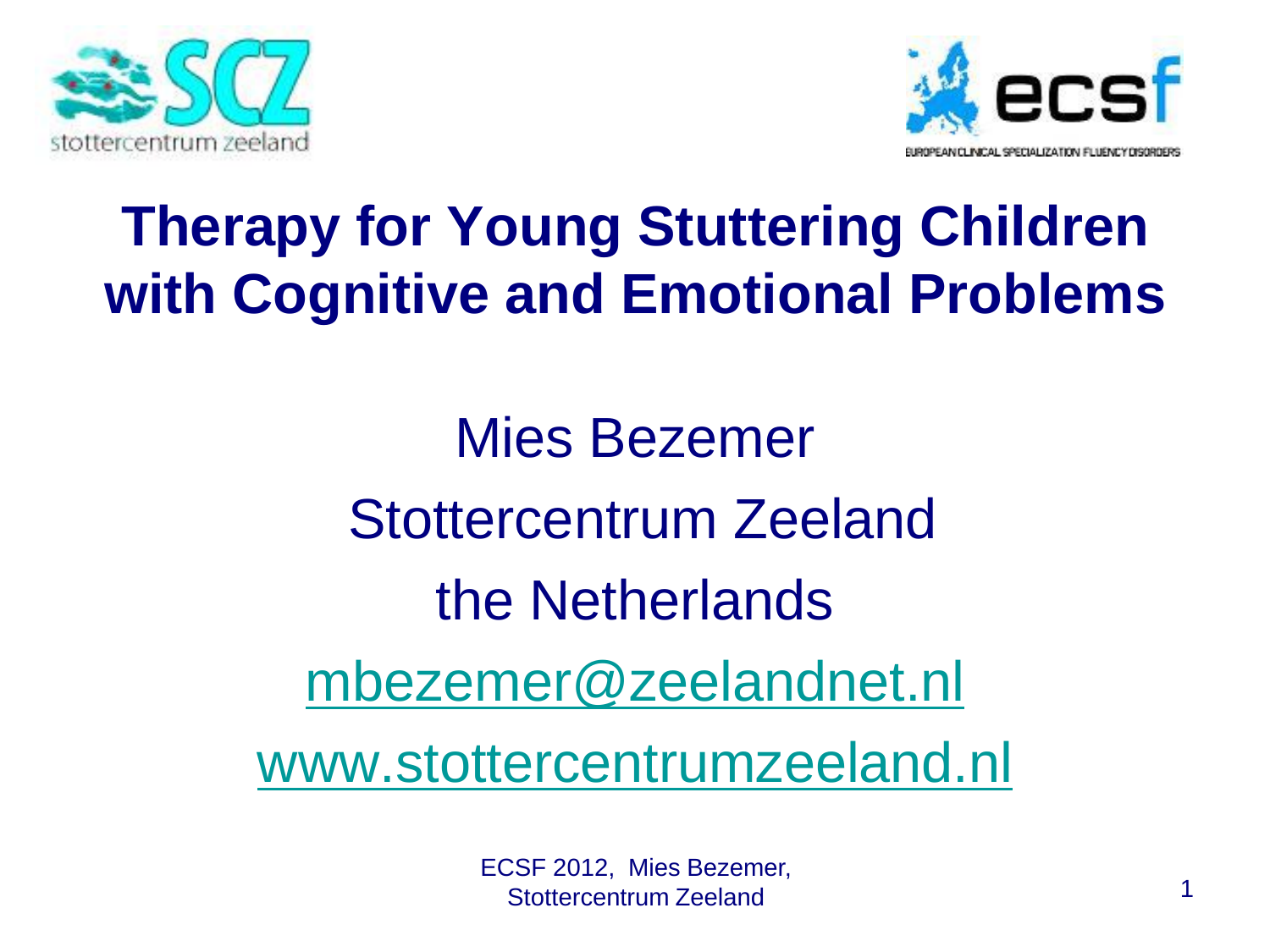

#### Stottercentrum Zeeland, the Netherlands Middelburg, Goes, Zierikzee

- Information
- **Prevention**
- **Assessment**
- **Therapy**
- Parent counseling
- Education (speech therapists)

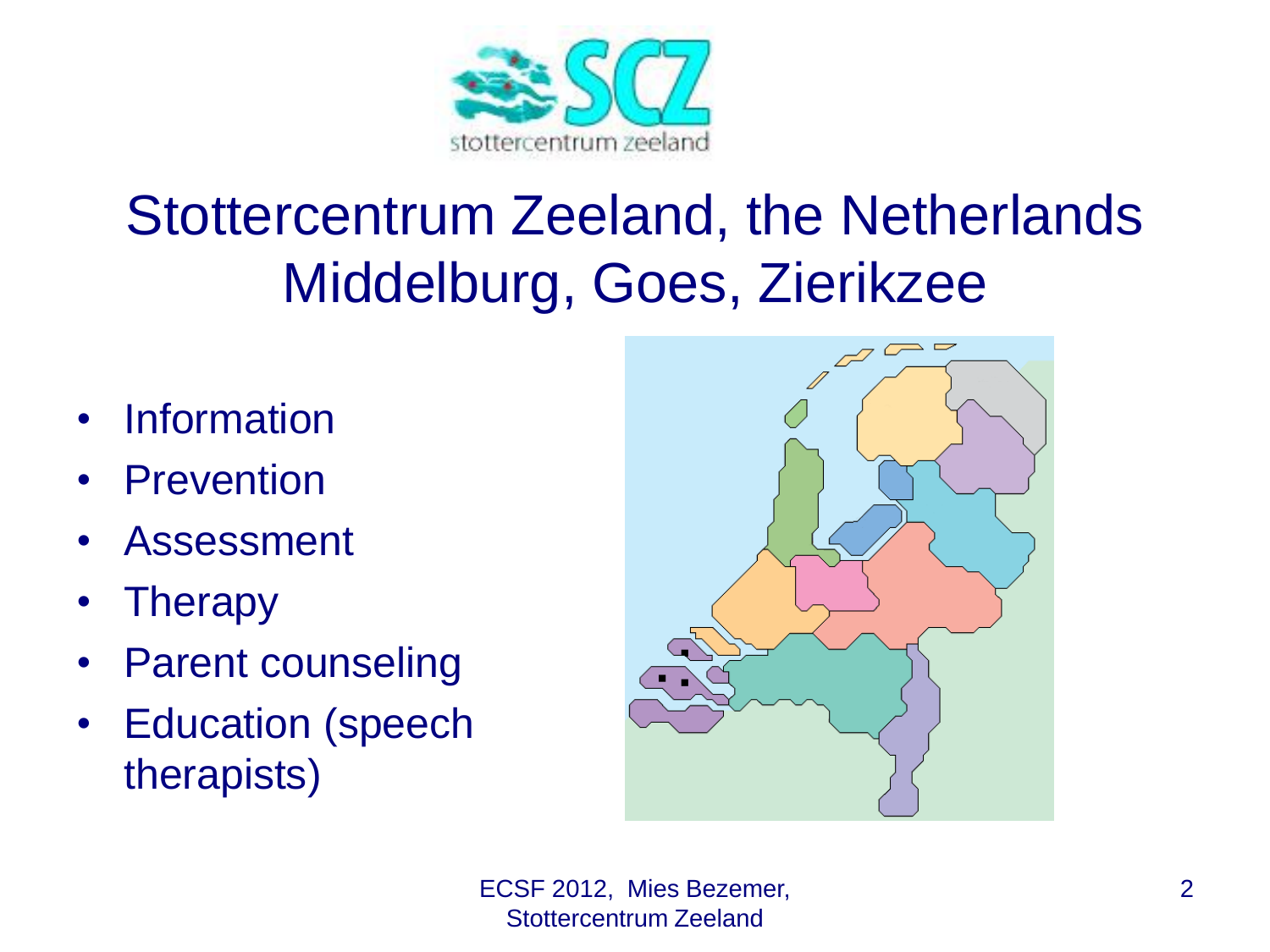## Overview of this presentation:

- Why this subject?
- **Defining terminology**
- **Temperamental influences/ recognizing** cognitive/emotional problems
- **Intervention:**
- Therapeutic goals
- Clinical decision making: indirect  $\leftrightarrow$  direct intervention, combination
- Direct intervention strategies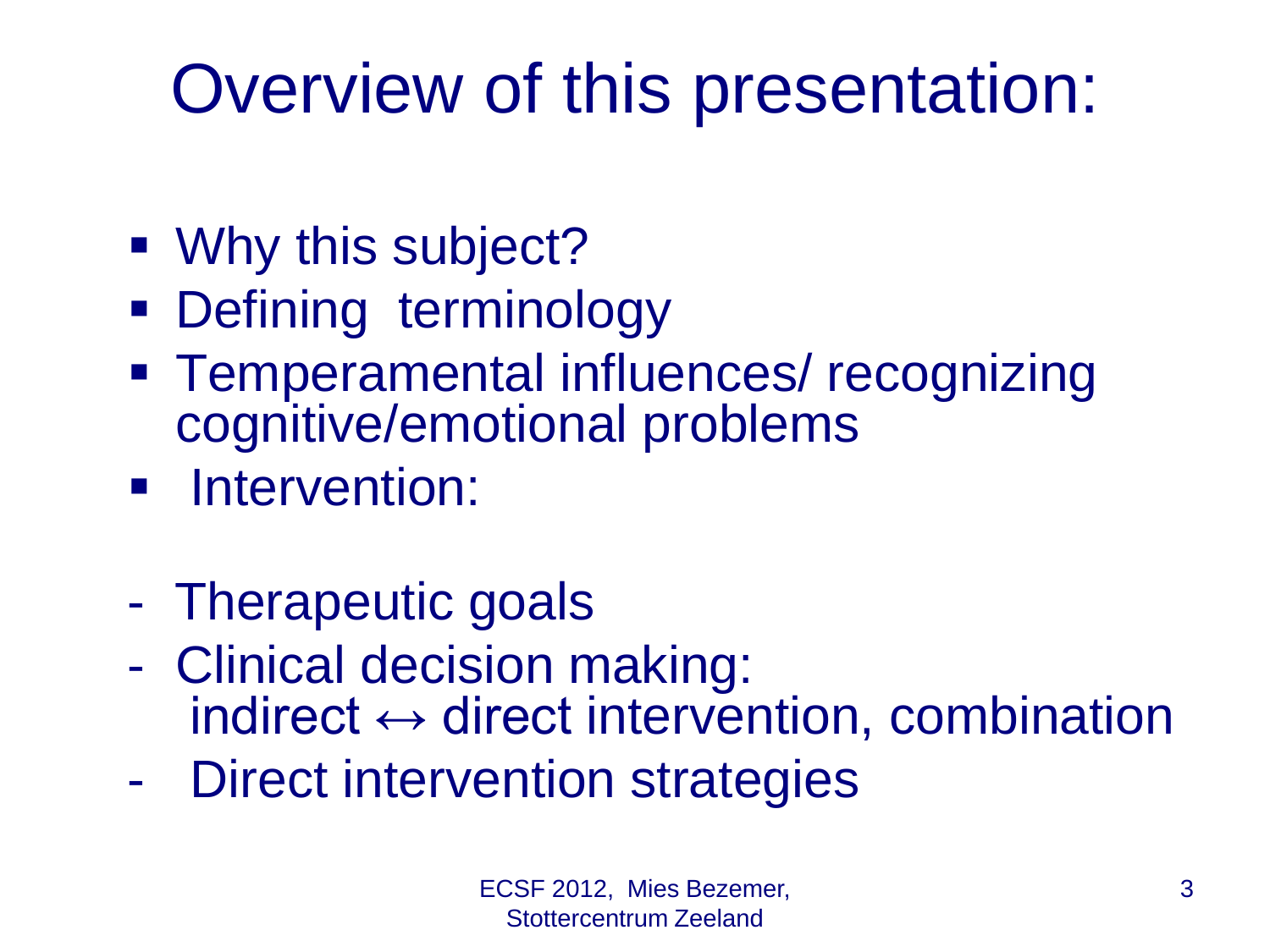## Why this subject?

- Practice evidence
- Evidence based: implementation
- Recognition research findings
- Early intervention
- (Renewed?) interest in the impact of cognitions and emotions
- Secondary prevention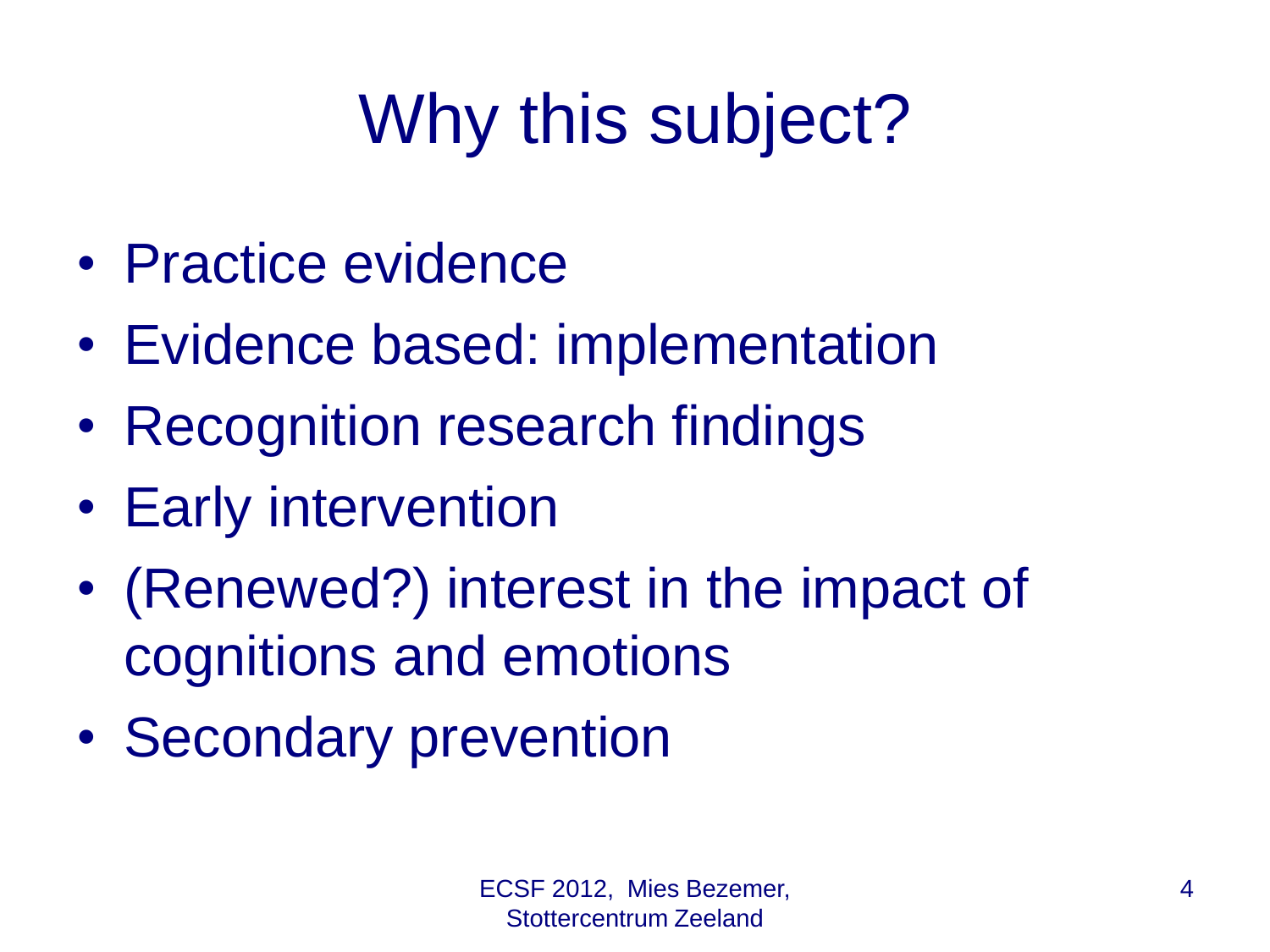## Defining terminology

- Indirect therapy: working with important people around the child
- Direct therapy: working directly with the stuttering child itself
- Young stuttering children: children who are about (2) 3-6 years of age and who are 'diagnosed as stuttering'.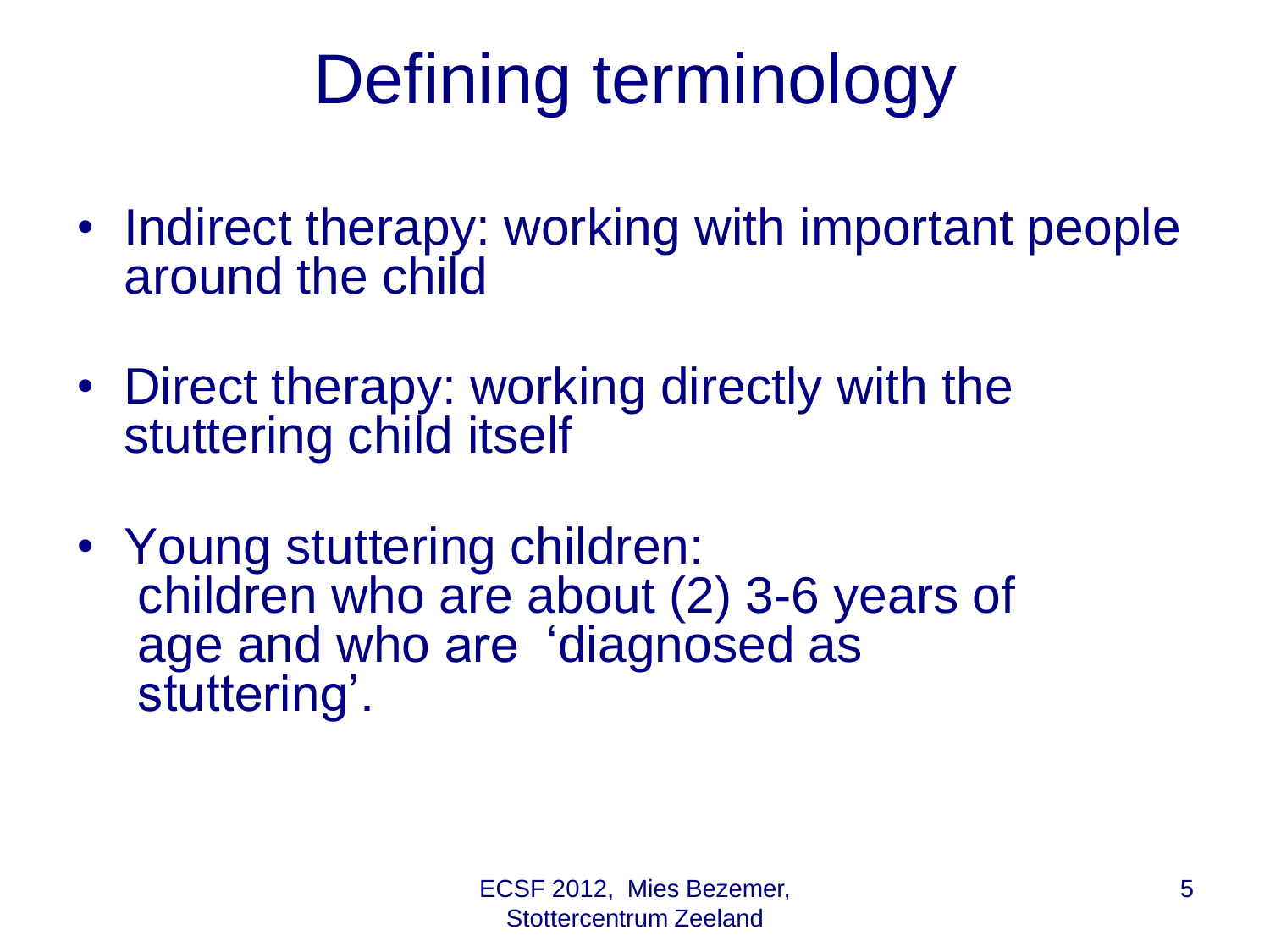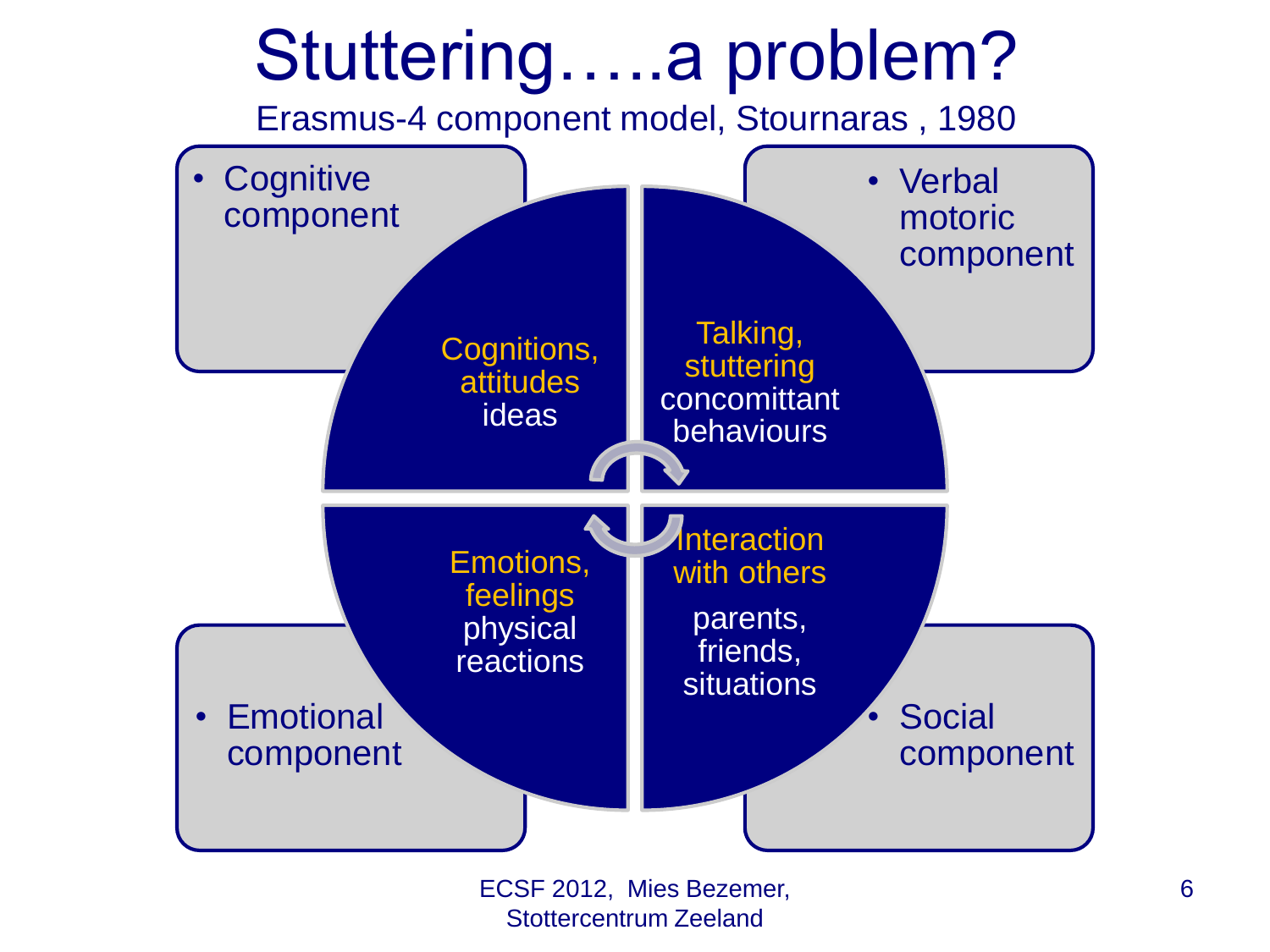### Temperament (Rothbart, 2001)

- Constitutionally based and individual differences in reactivity and selfregulation
- Reactivity: biological basis, influenced by maturation and experiences
- Selfregulation: process that can facilitate or inhibit one's reactivity (the behavioural aspect of temperament)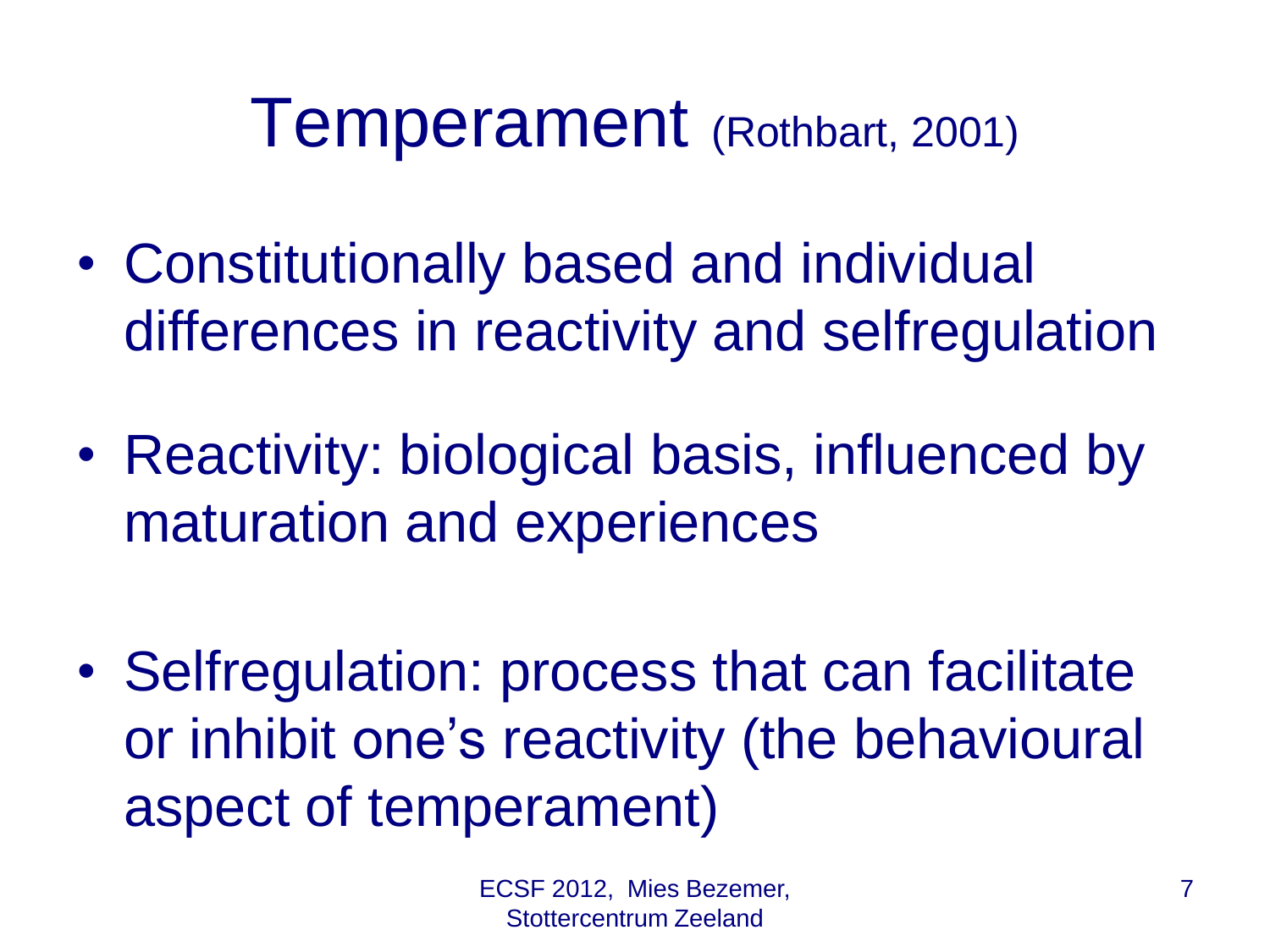## Information about temperament

- Interview parents
- Observing the (stuttering) behaviour precisely, always use video (interaction)
- Questionnaire Elisabeth Oyler/ other questionnaires about temperamental factors
- Talking directly with the child about his/her stuttering, adjusted to overall development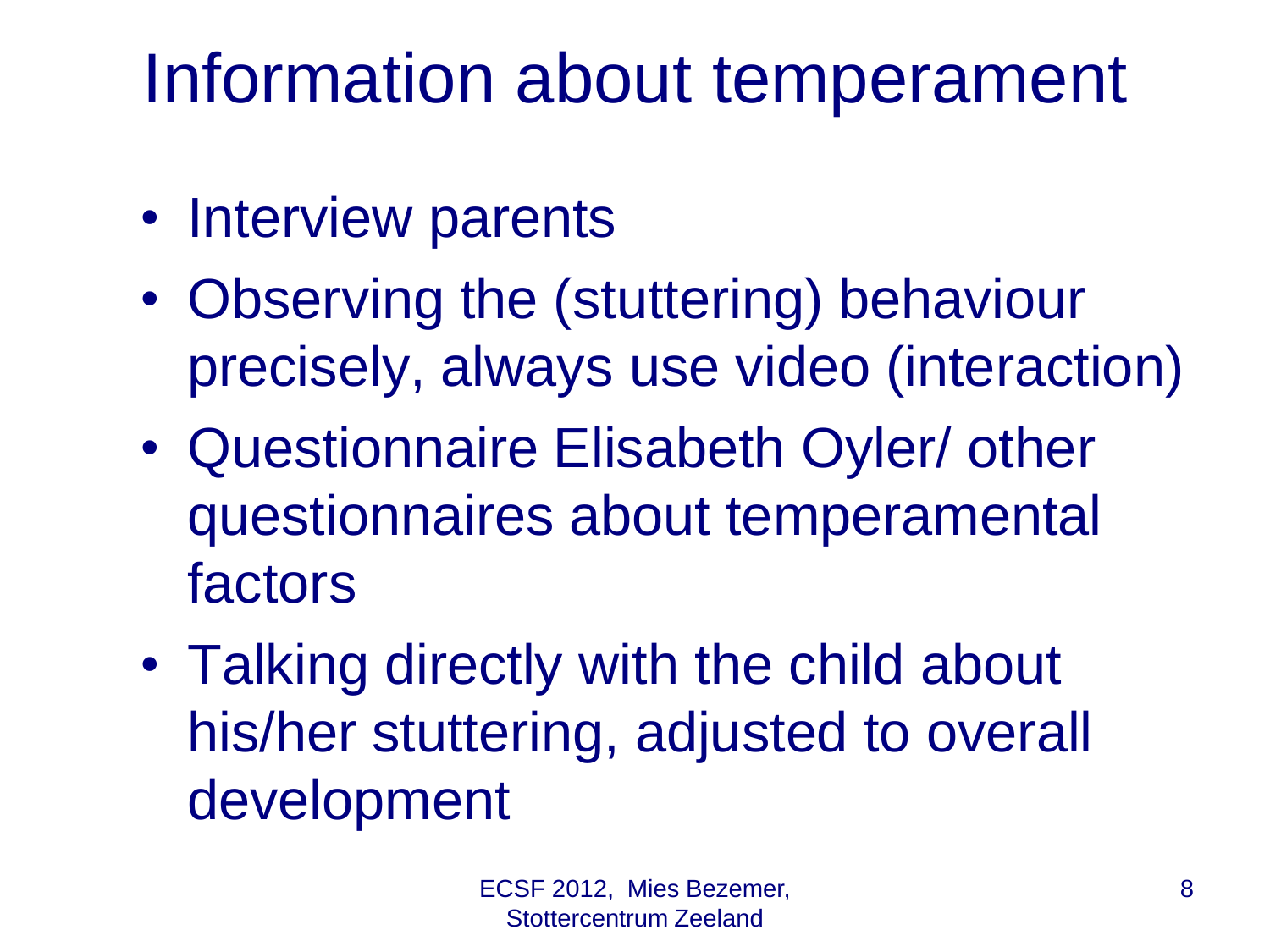#### Video Luca, cognitions and emotions?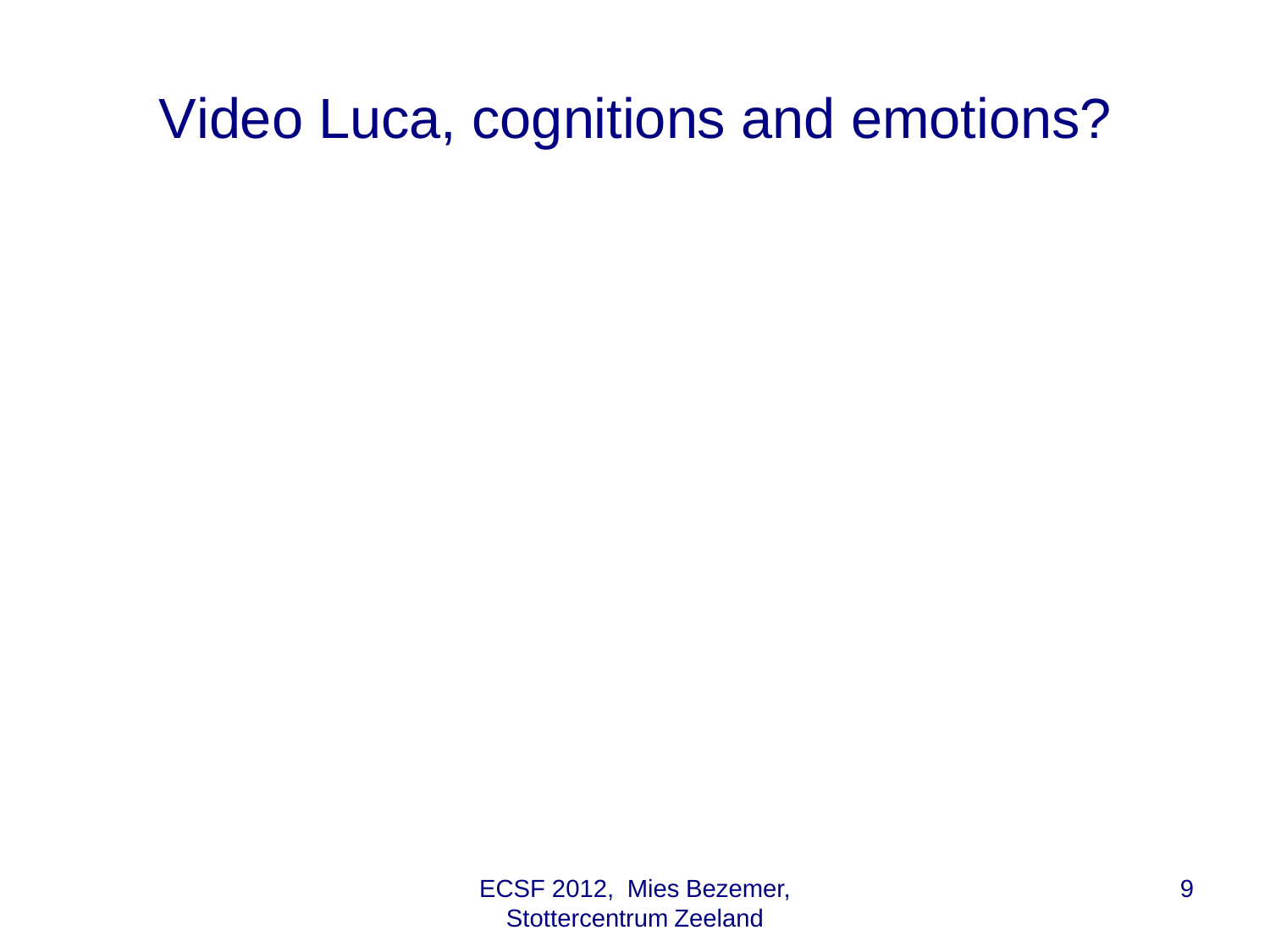### Awareness,

video Julia, recognizing stuttering behaviour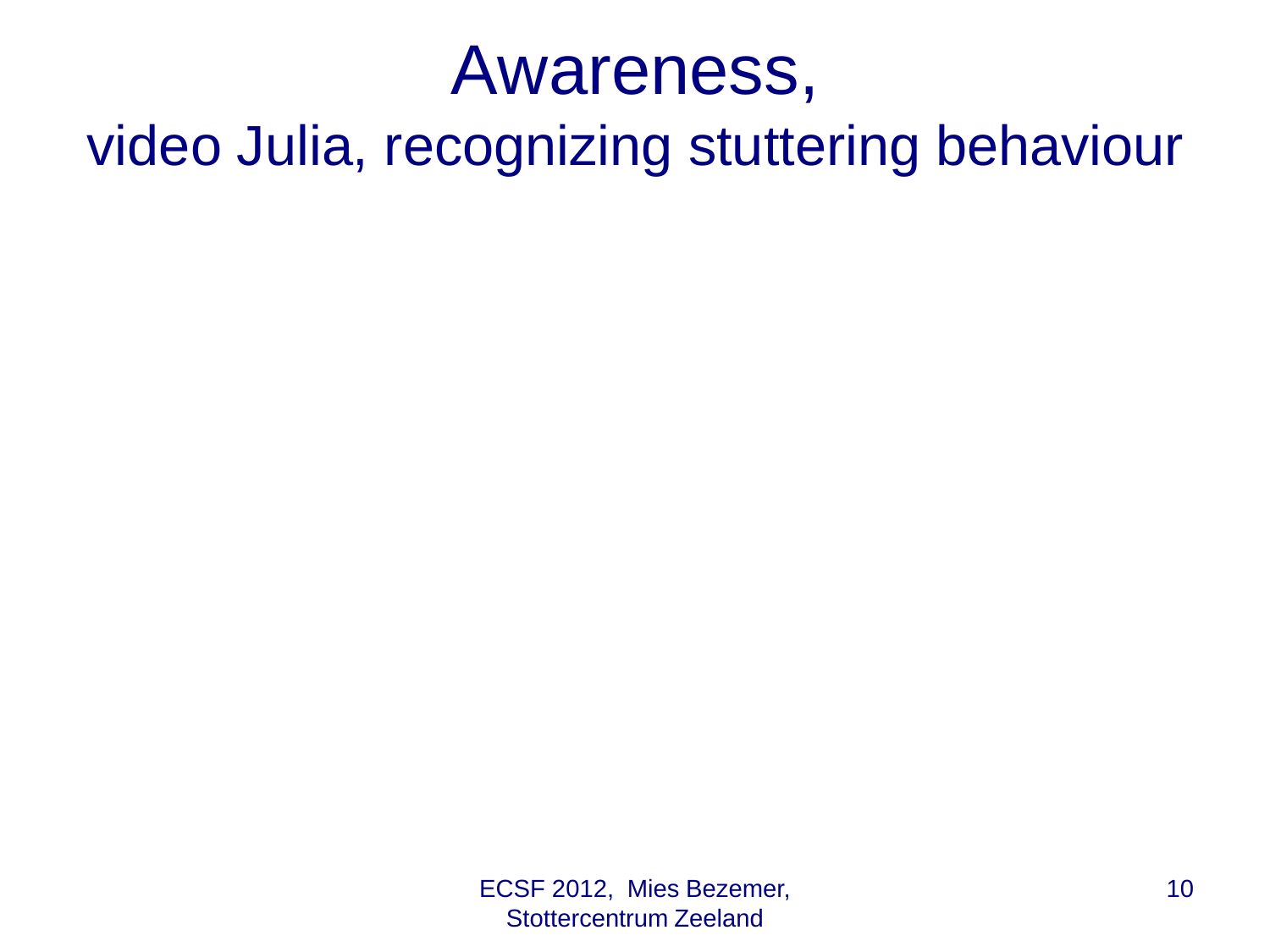## Evidence: Stuttering and temperament

(Anderson, 2006; Conture 2006; Eggers 2010; Boey 2010)

### CWS as a group

- score higher on anger, frustration, approach and activation
- score lower on inhibitory control and attention shifting
- score more sensitive and/or reactive
- score lower in self regulatory pocesses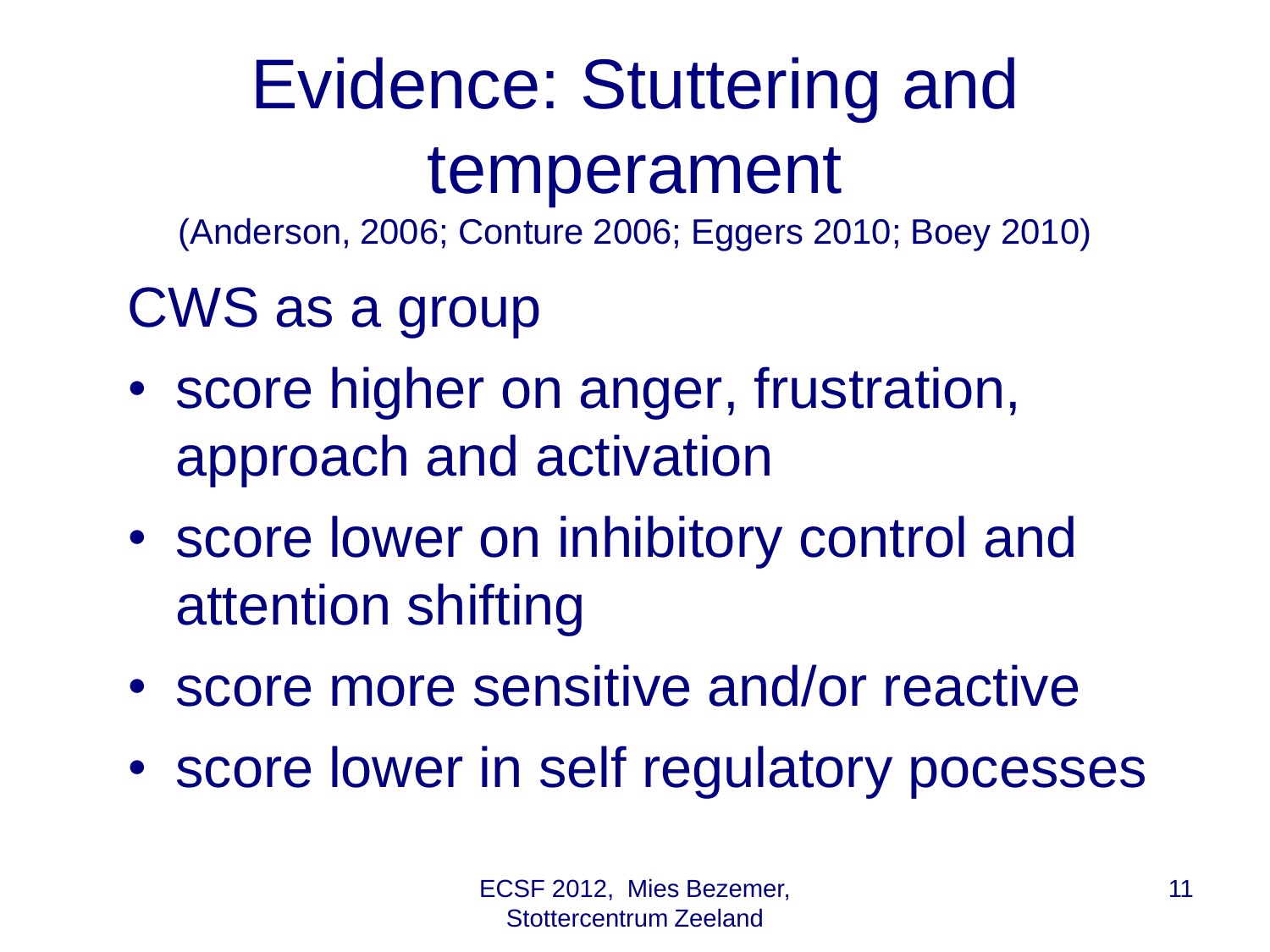This 'evidence' is recognized in clinical observations.

Besides we observe: CWS with 'high temperament' often:

- have advanced speech- and language development (metacognition)
- put high standards on one self
- show low frustration tolerance
- have problems in bio-rhytm
- develop more serious stuttering behaviours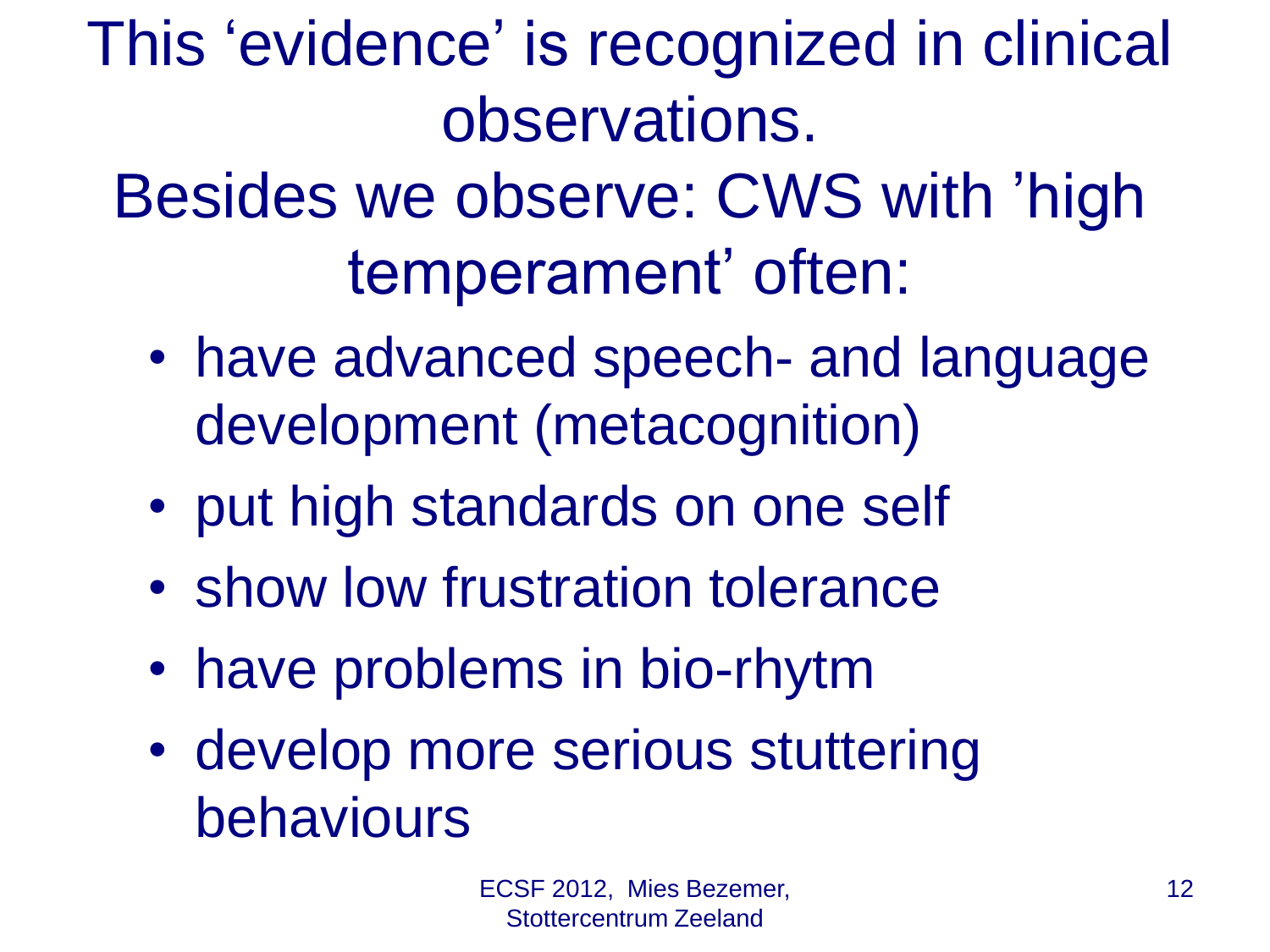- react more emotionally
- are fully aware of their stuttering problems, fast after the onset of stuttering
- react with anger and frustration to stuttering,
- show more severe motoric reaction
- develop more avoidance and struggle behaviour
- are reluctant to take risks

Strong mutual influences between high awareness and reactions from environment is observed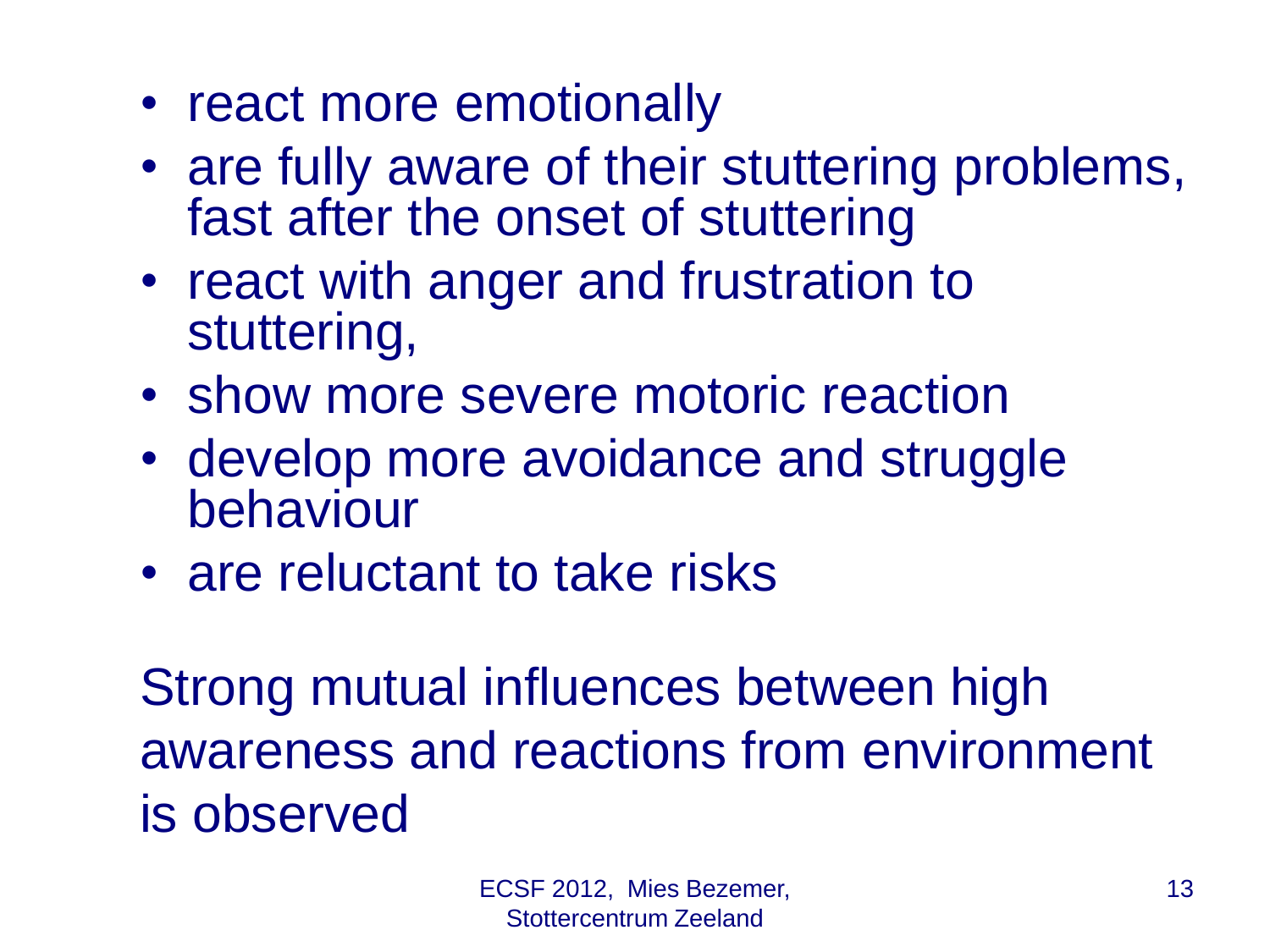### High standards, video Guus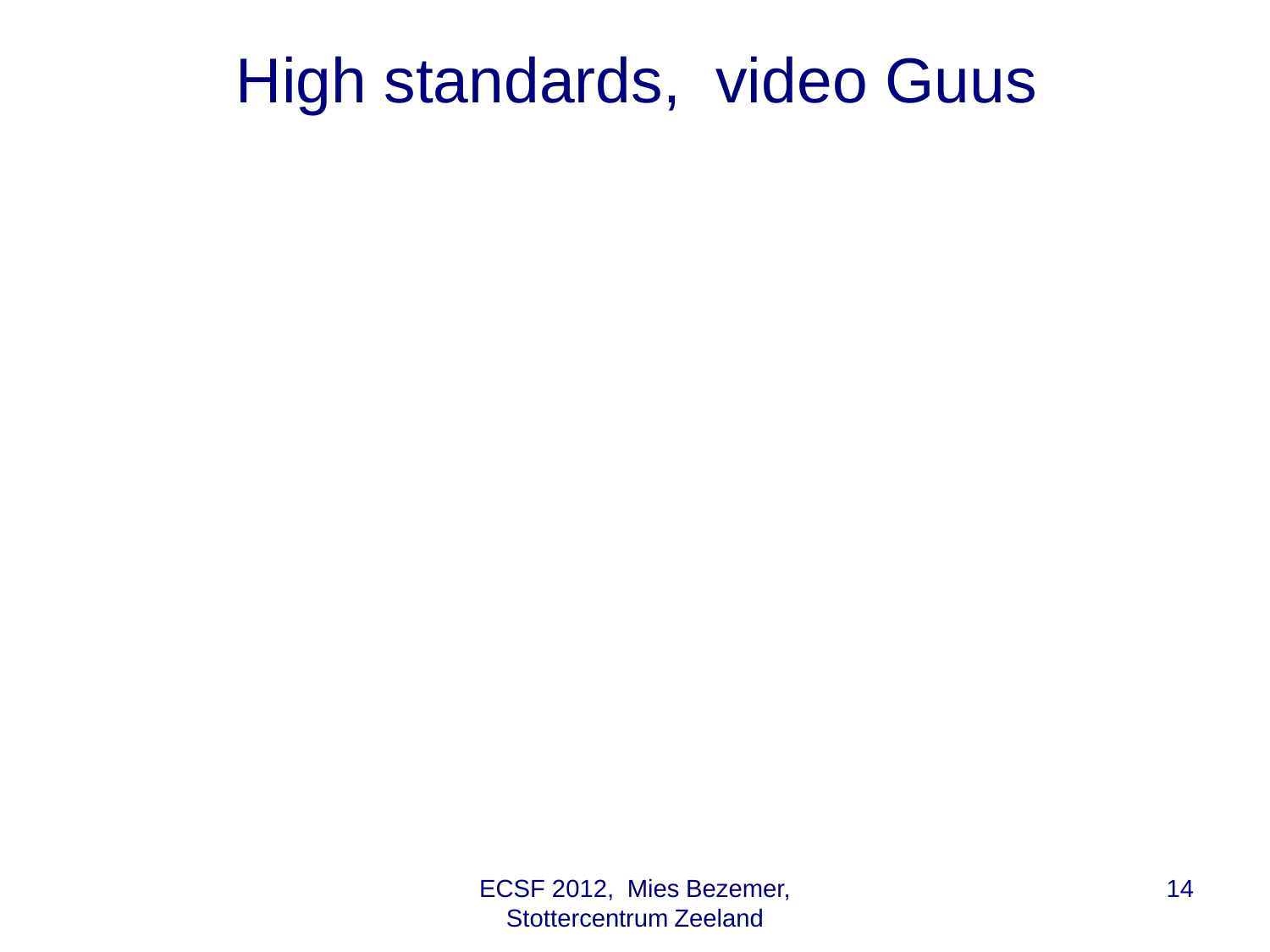Cognitions and emotions involved? When do we have to pay attention?

- Age boundaries?
- Time since onset?
- Specific stuttering patterns?
- Described phases in development?
- Or…….Individual development?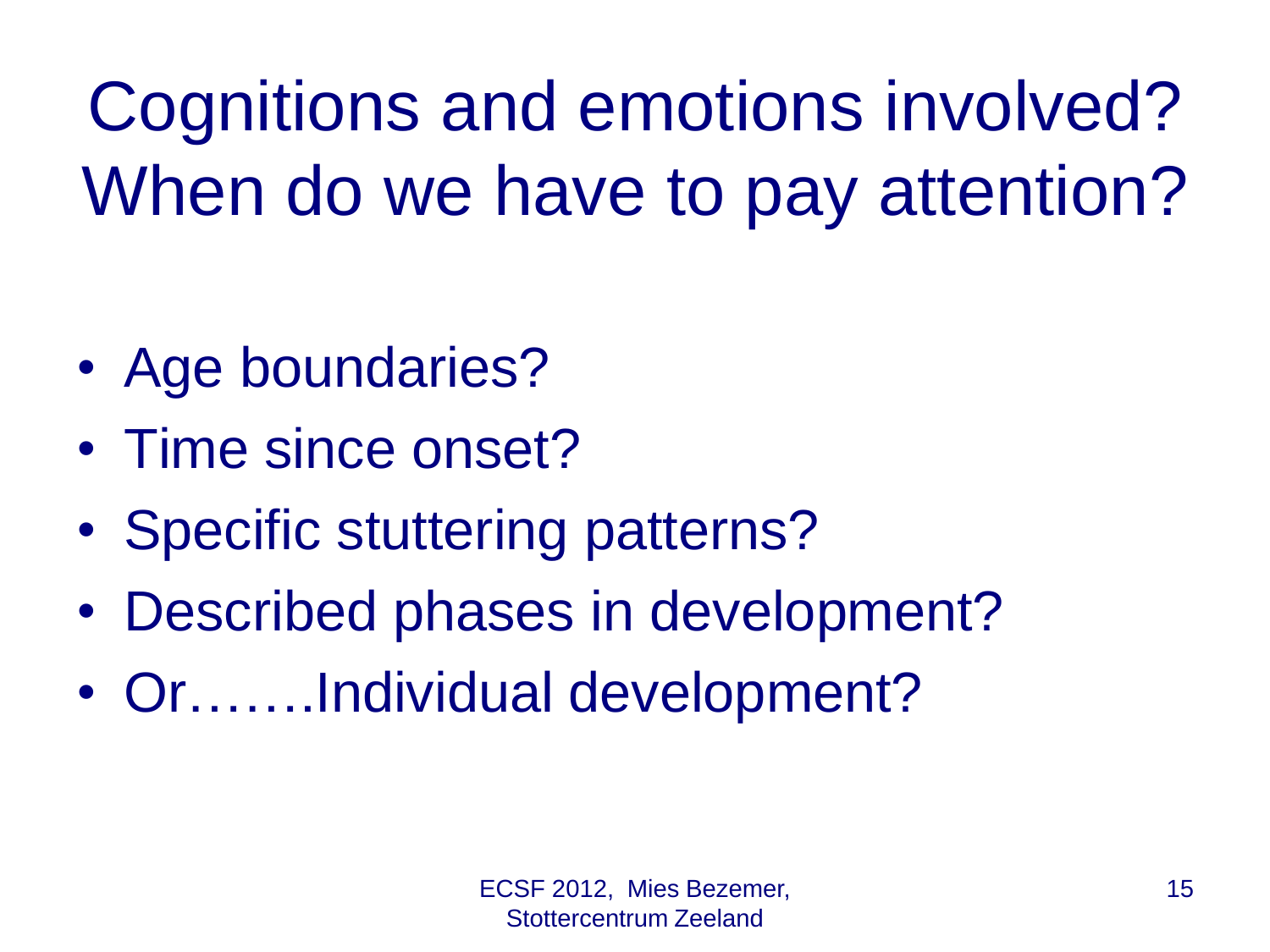## Clinical decision making

# The child itself indicates our therapeutic intervention strategies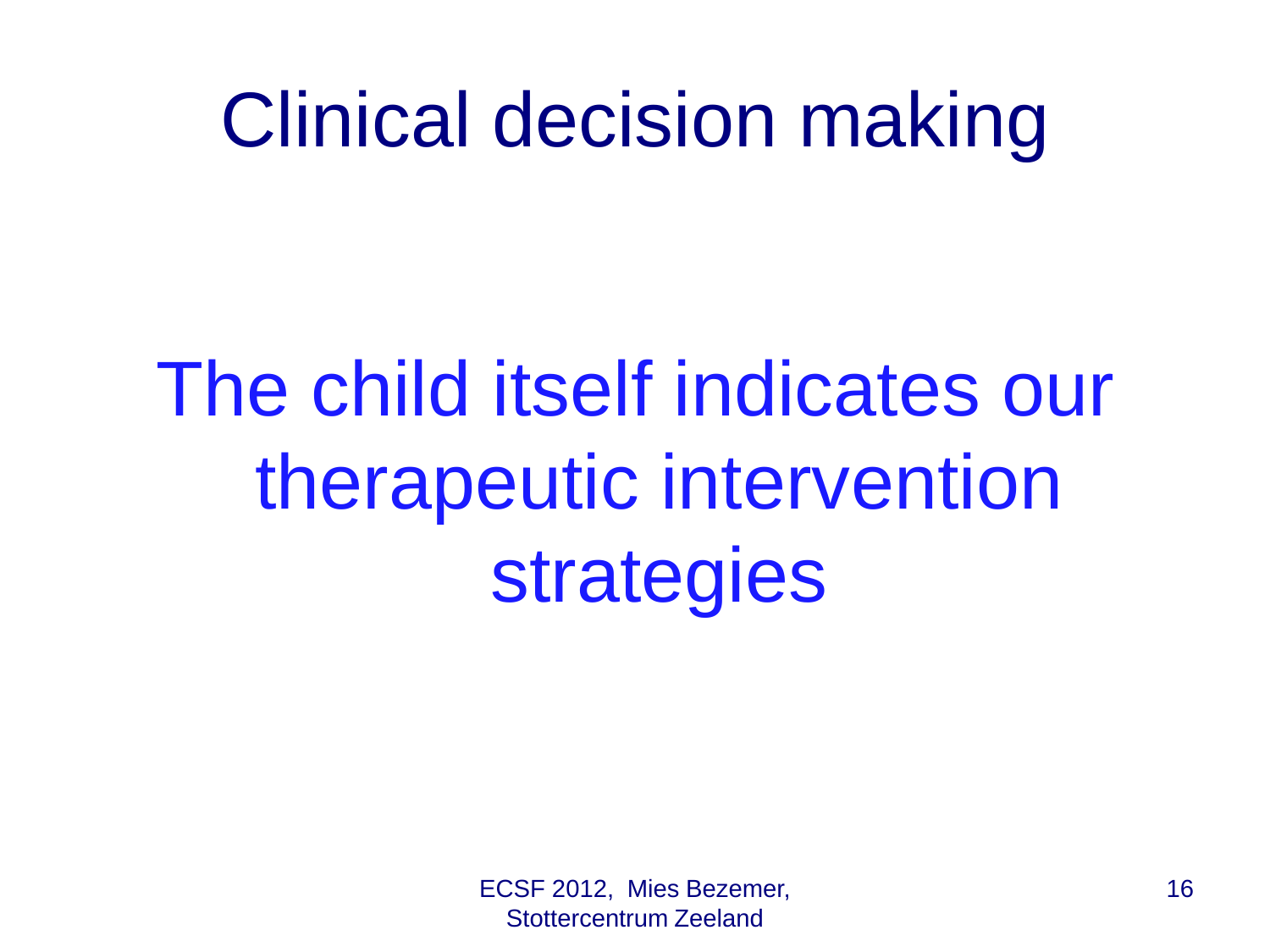Temperamental factors: implications for the development of stuttering problems

- Reacting more emotionally: higher motoric activity  $\rightarrow$  more struggle/ tension + (?)more secondary behaviour
- Lack of adequate self-regulation  $\rightarrow$ more and faster loss of control/ less ability in problem solving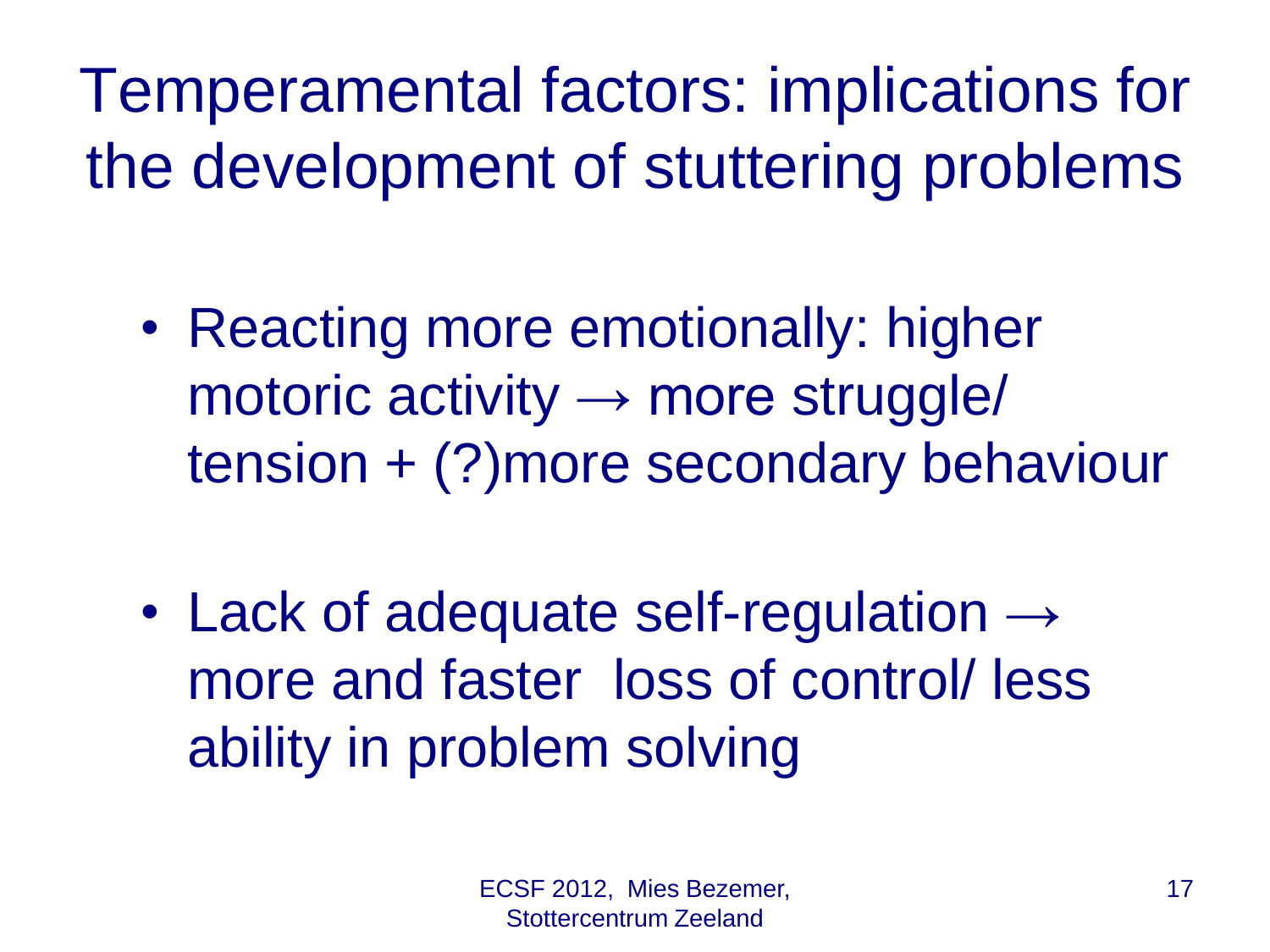## Slower to adapt to novelty….

- tendency to be shy, withdrawn, fearful, cautious…in new situations (more avoidance behaviour)
- less frequent communicative practice
- less quality of verbal ouput  $\rightarrow$ ? less practice in language/ fonology?
- or….because of safe feelings: less challenge to move on in language development (specific avoidance behaviour) ECSF 2012, Mies Bezemer, Stottercentrum Zeeland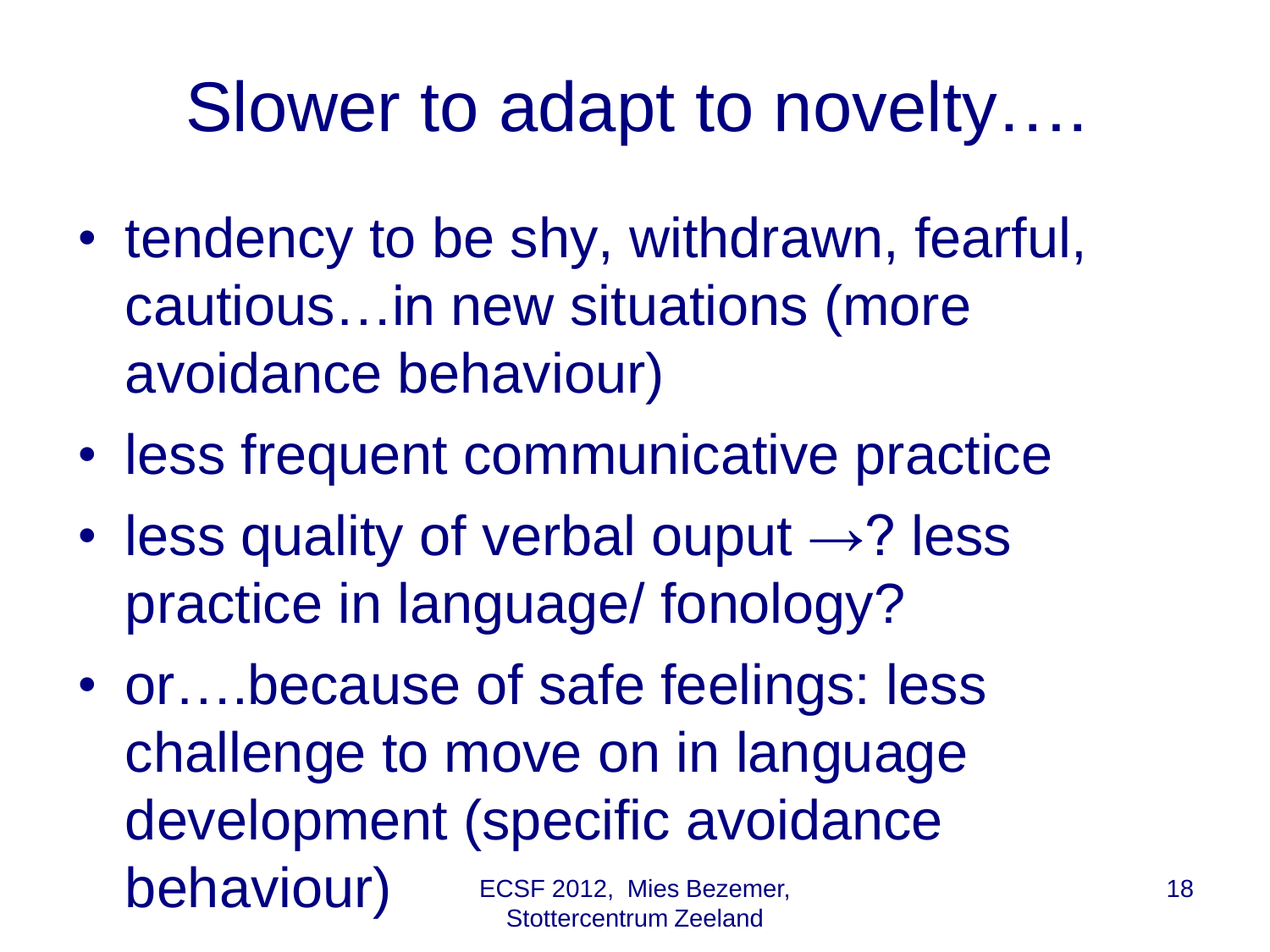Lower in attention shifting and higher on focussing….hypervigilance

- less capable in choosing appropriate regulation strategies (low effinciency in suppressing inappropriate approach responses)
- less easy to 'move along' in general daily living ánd in stuttering/ speaking (more struggle and physical tension)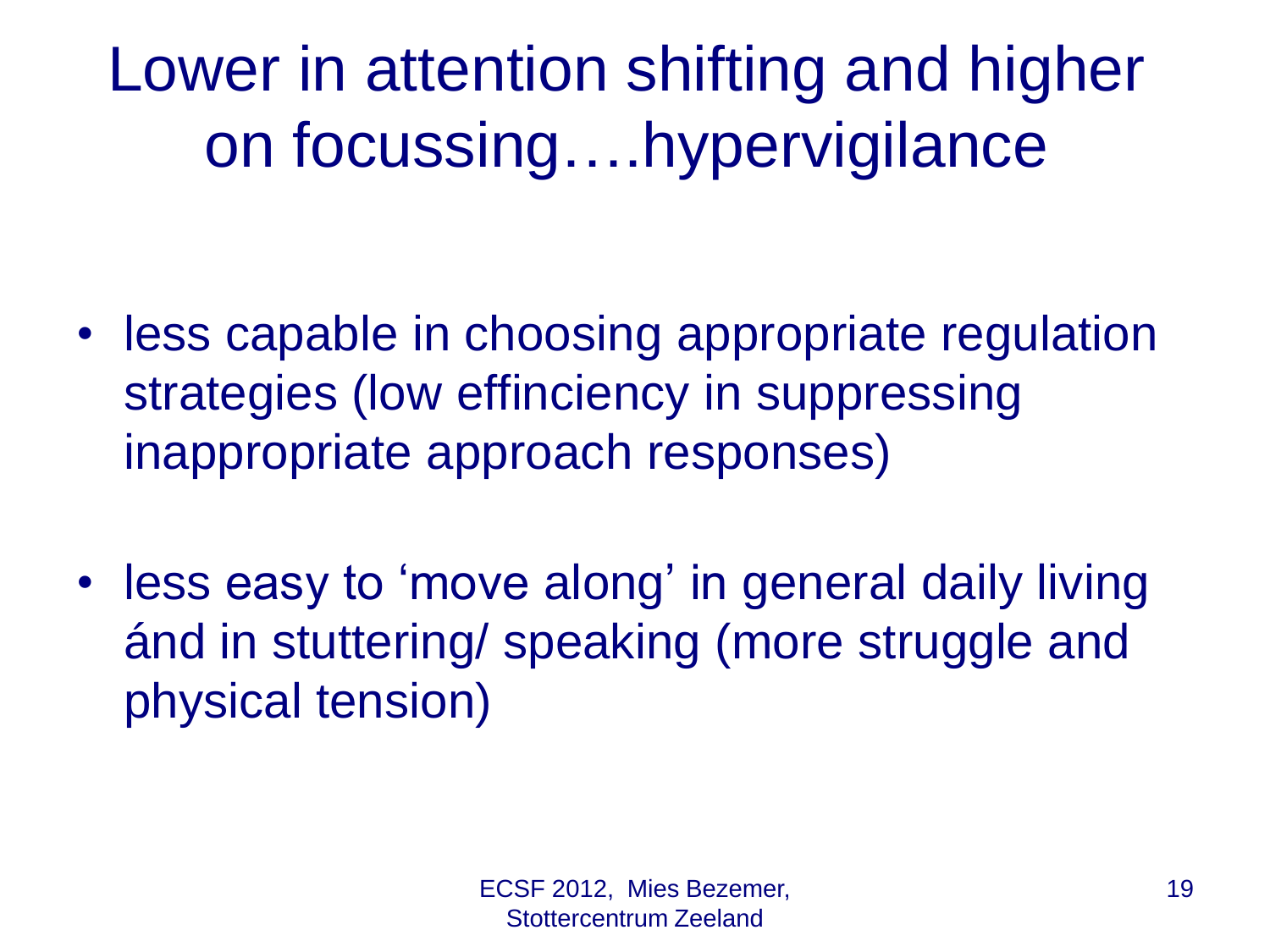Lower in attention shifting and higher on focussing….

- less responding to suggestions to change
- more resistance in daily living (raising the child) ánd during school/ therapy (education)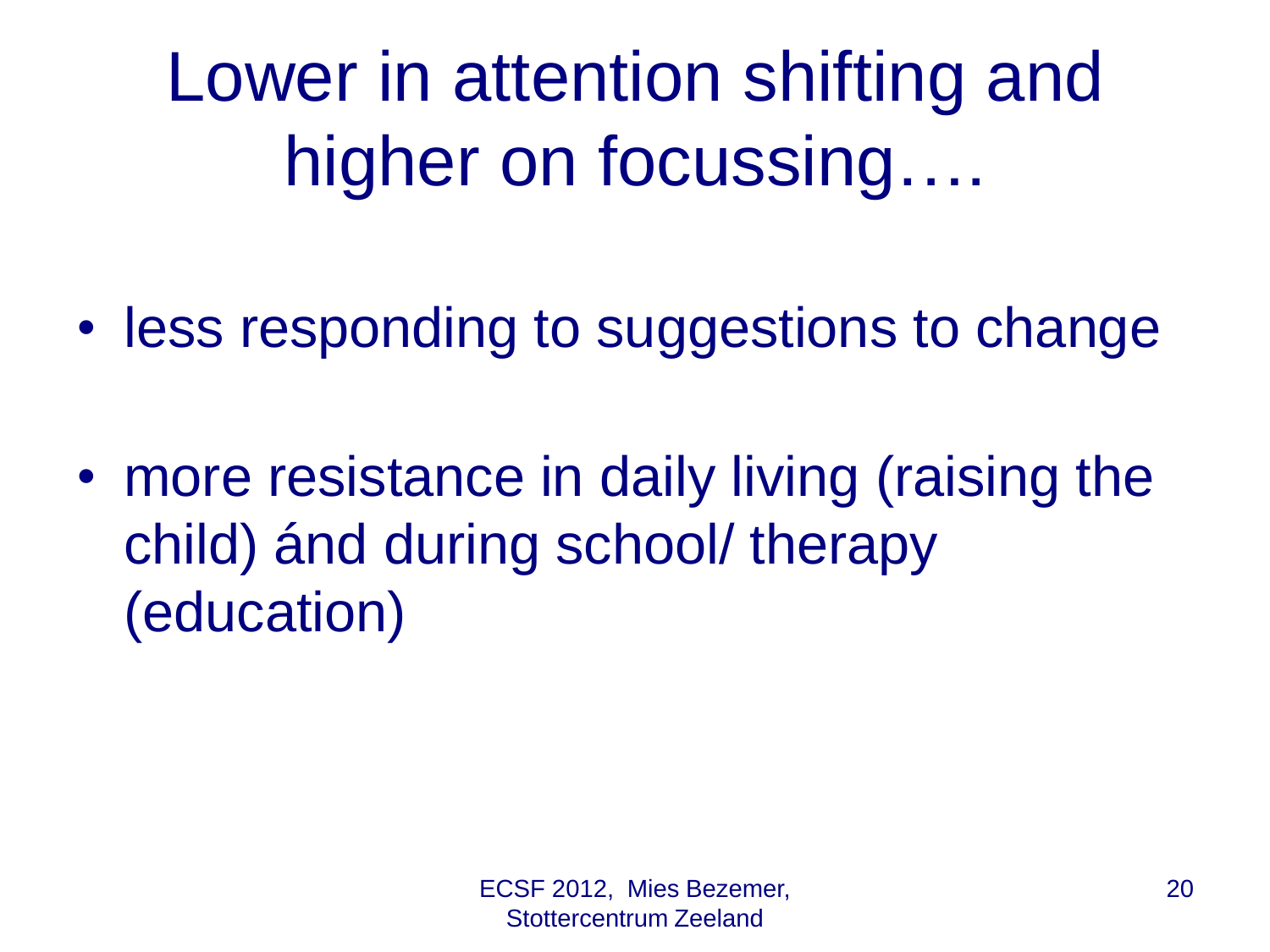## In general:

- high temperament: more vulnerable to stuttering evoking factors
- high temperament: more severe stuttering behaviours and less ability to cope with it
- experience of more emotional arousal +  $experiments \rightarrow implications for the$ conditioning processes in future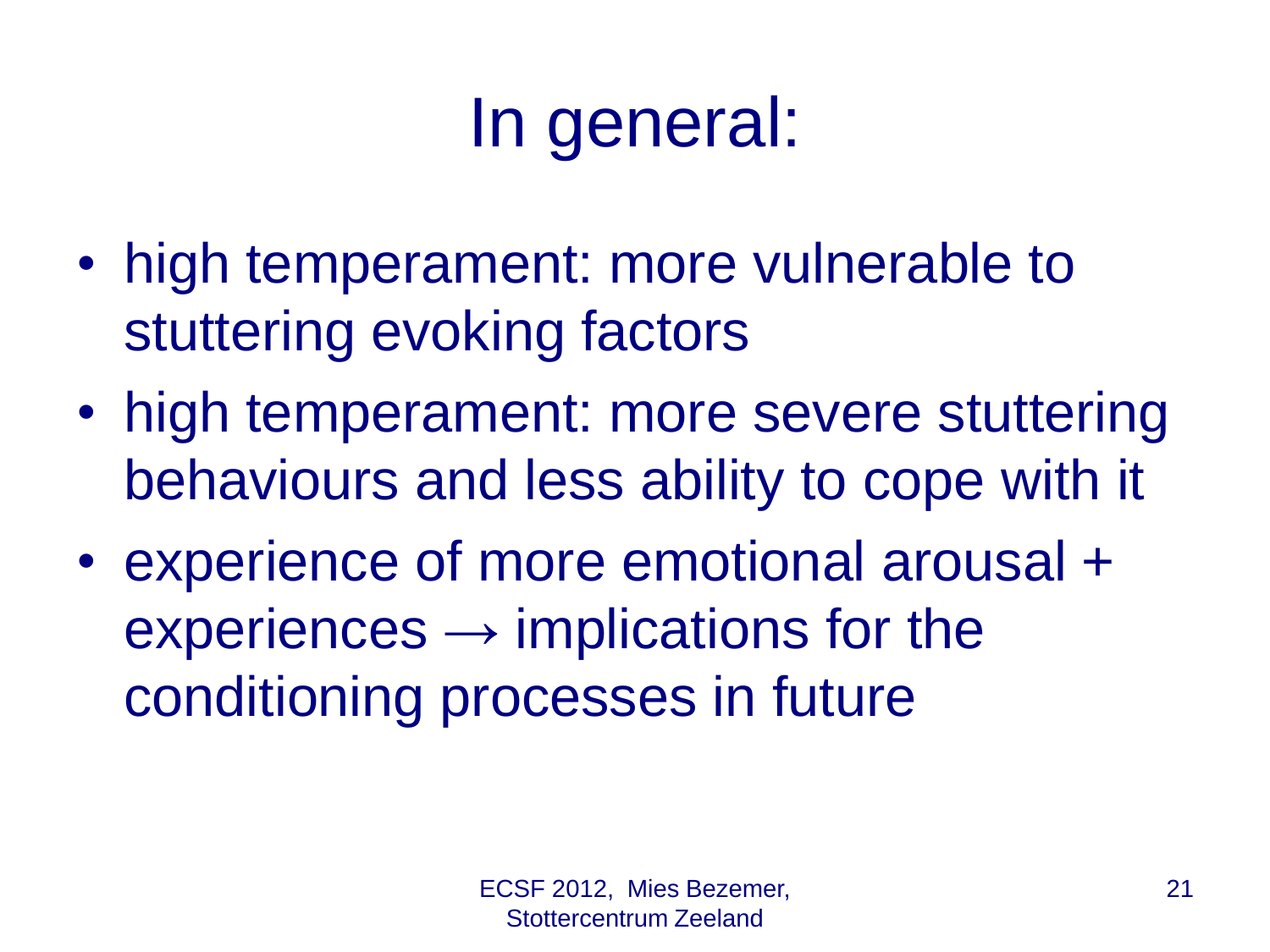

Specific temperamental aspects require direct interventions

Continuous strong influence environment

Take into account: mutual influences of temperamental factors of the child and temperamental factors of the parents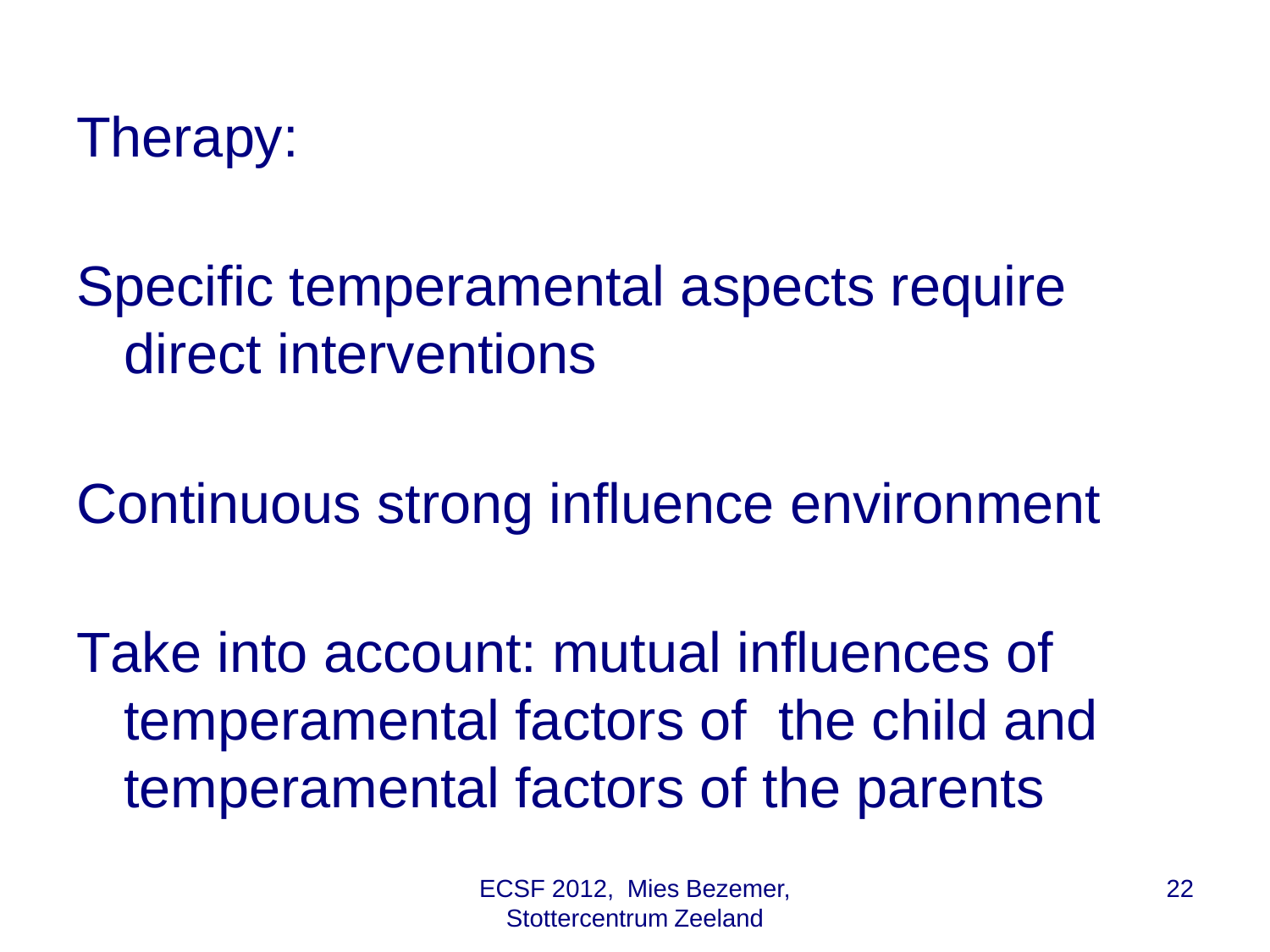Direct therapy: always benefit from effects of preceding and/or ongoing indirect therapy!

- Stuttering -Demands & Capacities- (Starkweather & Givens Ackerman, 1997)
	- Stotteren van theorie naar therapie (Bezemer, Bouwen & Winkelman, 2006)
- Palin PCI approach (Kelman & Nicholas, 2008)
- many other publications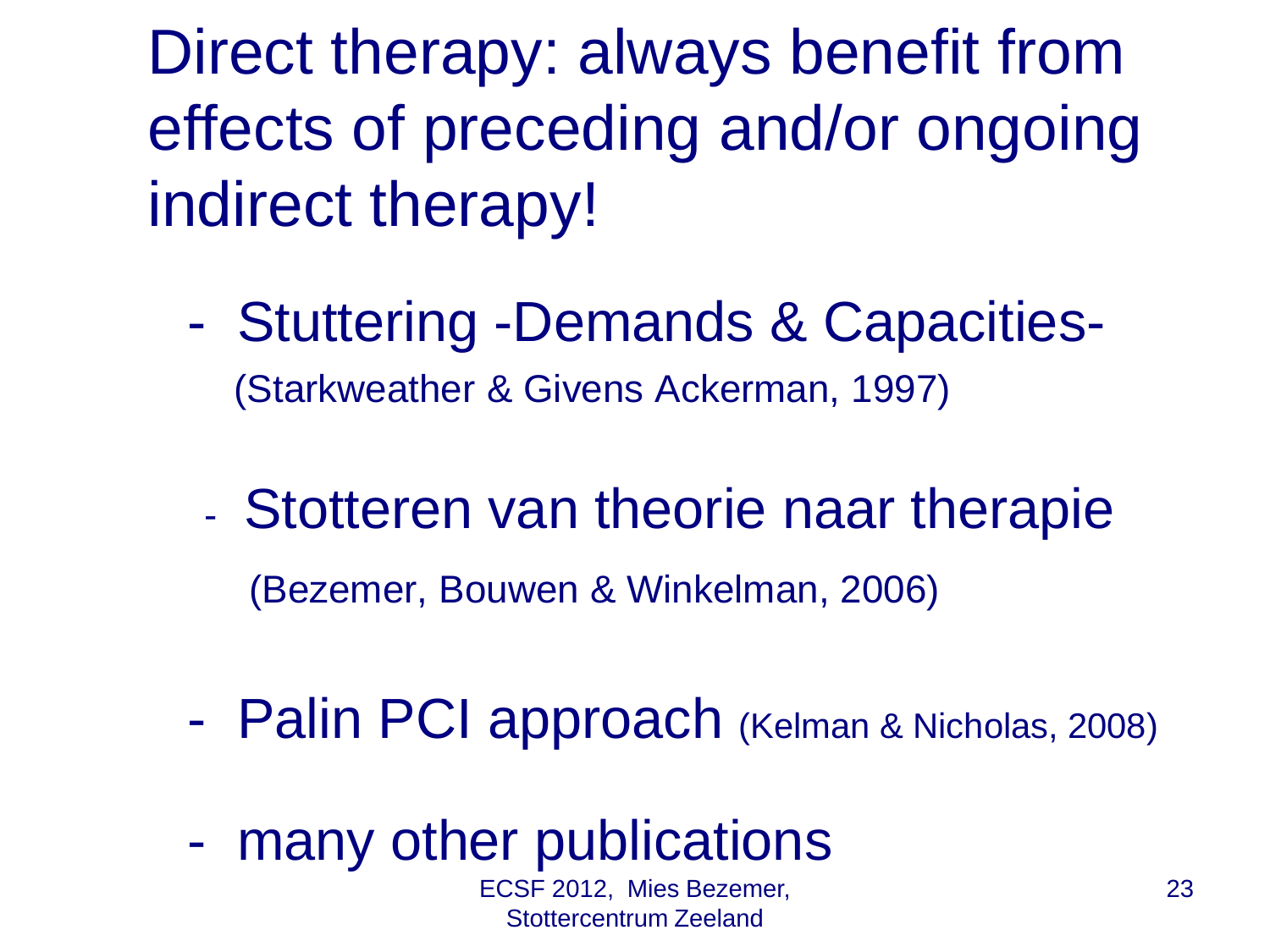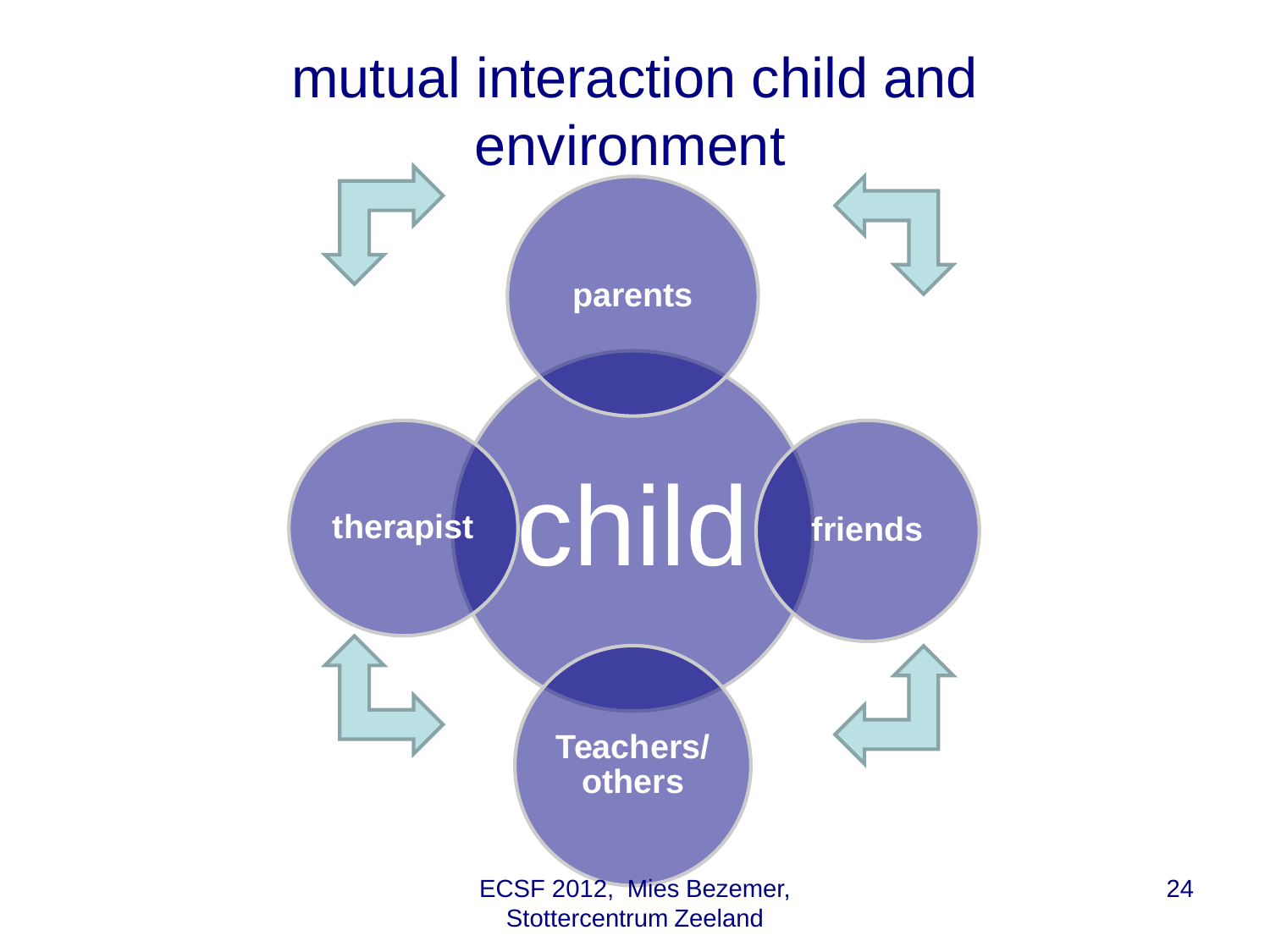## Direct therapeutic intervention

- Despite continuous indirect attention: not enough results in childs fluency
- Parent counseling, SCZ: courses for parents, modeling, also dealing with temperamental aspects
- Talking must be or must have become enjoyable again
- Child must be understood, reassured
- Goals: adjusted to individual needs, to phase of development in general
- Integration of all 4 components (Stournaras)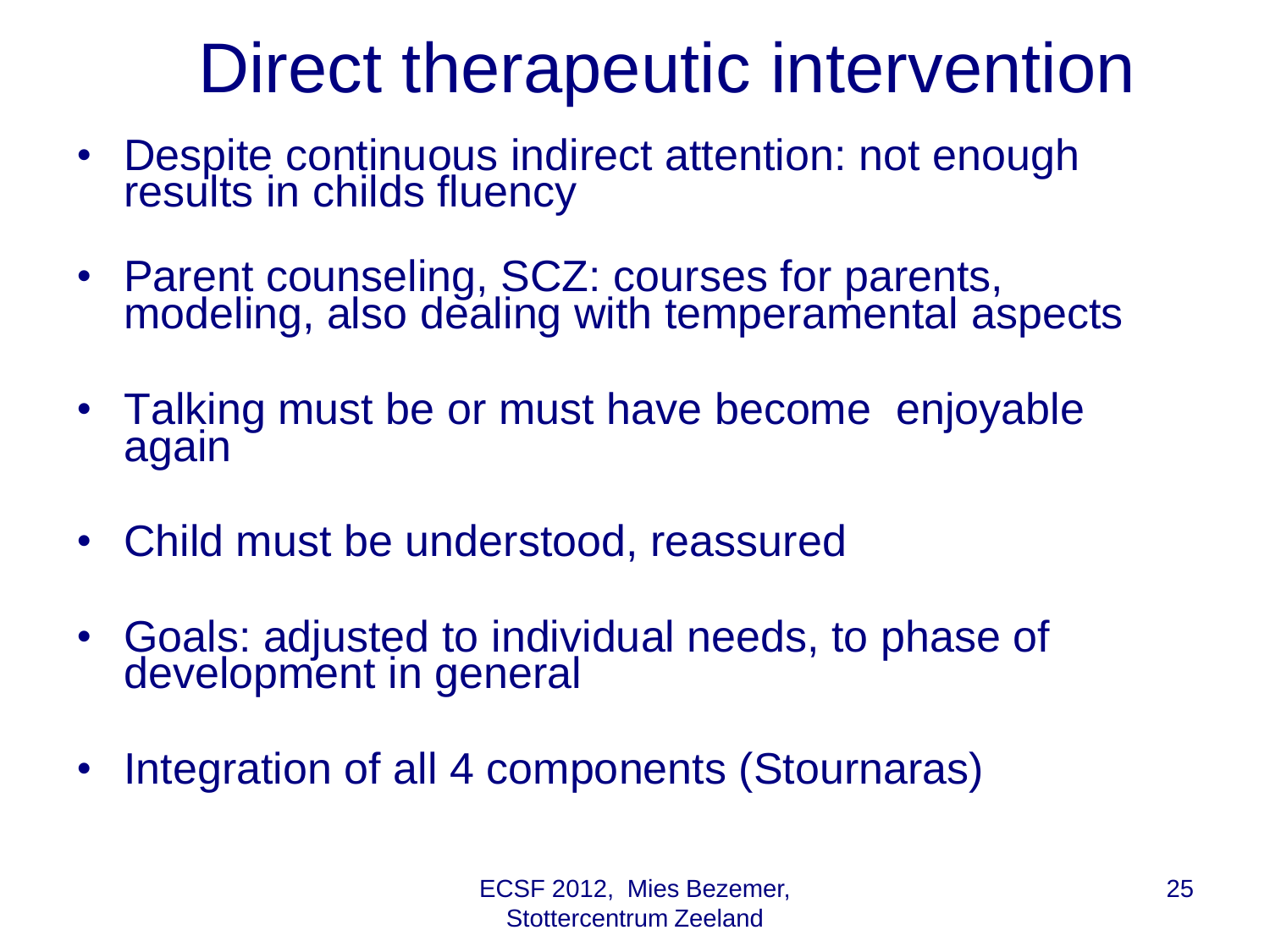## Direct intervention cognitions and emotions -topics-

sequence of items adjusted to individual or group average

- Talking about talking and talking about stuttering
- Talking about cognitions and emotions, (+physical aspects)
- Tolerance/ desensitisation to stuttering
- Turntaking, waiting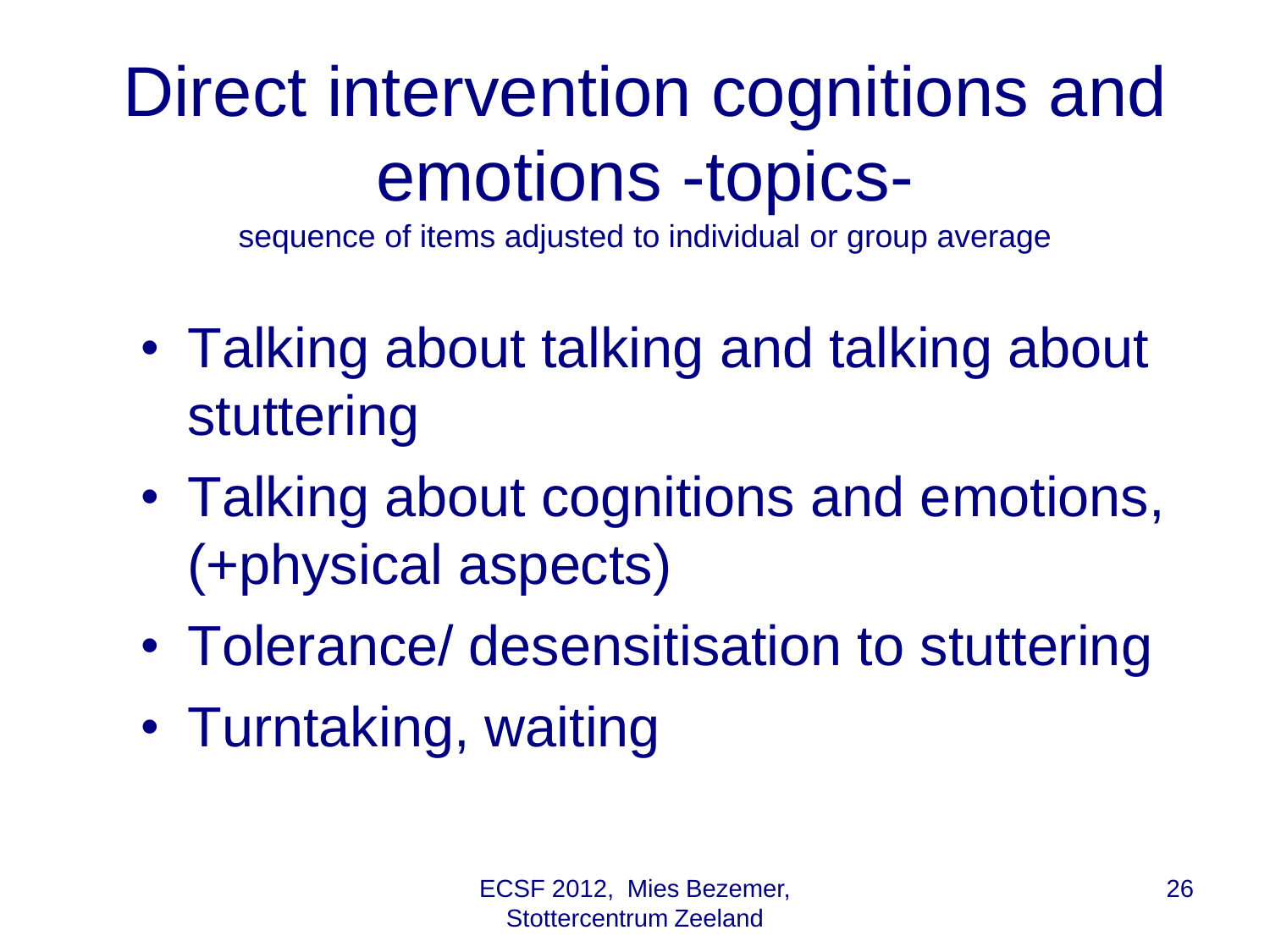- 'Talking time' and 'listening time'
- Cognitive therapy for preschoolers: problemsolving strategies: turntaking, high standards, interaction others
- Talking in groups: improving pragmatic skills
- Experimenting with all kinds of speaking/ stuttering and (more) fluent speech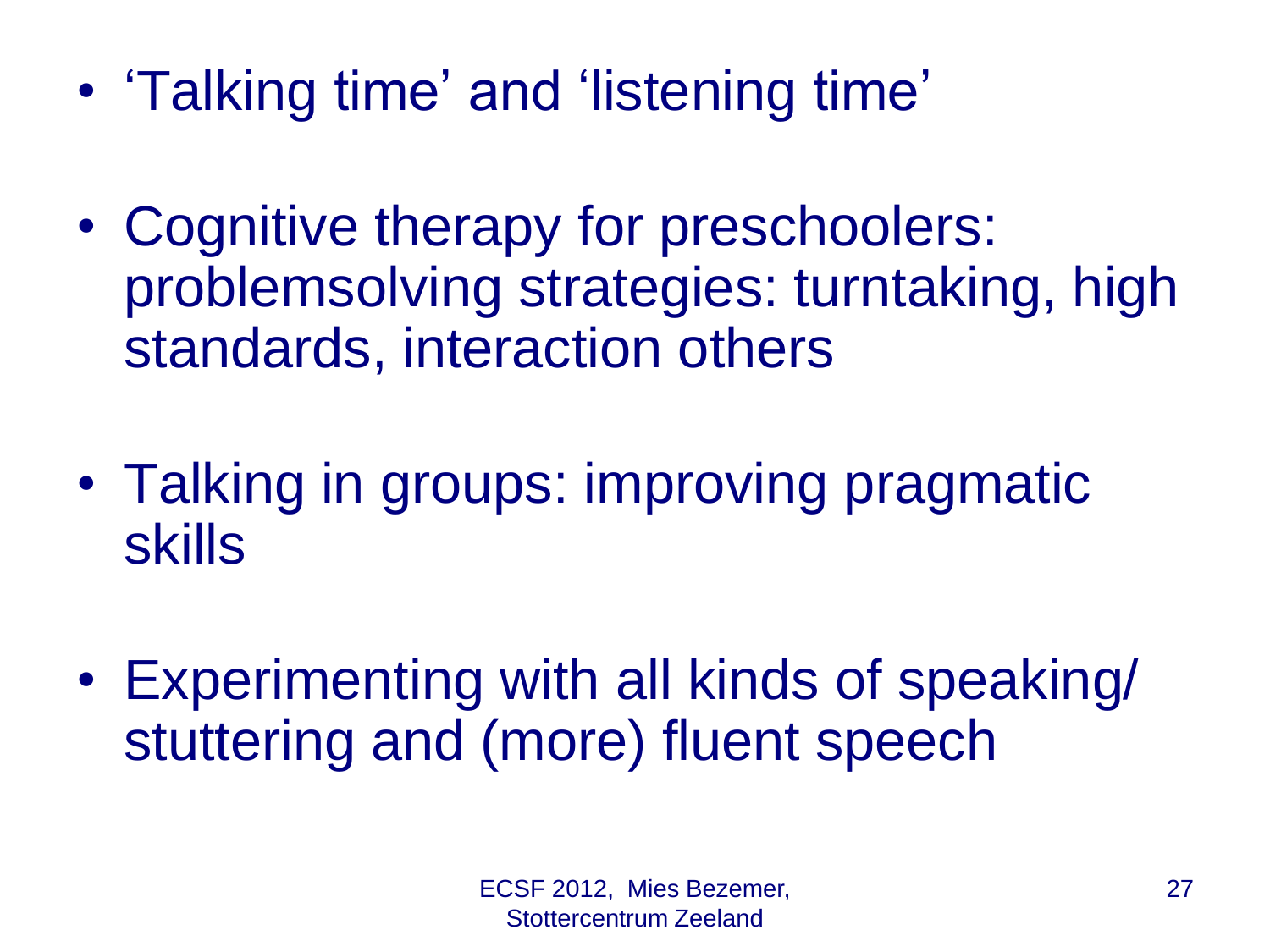### Talking about speaking and stuttering, video Julia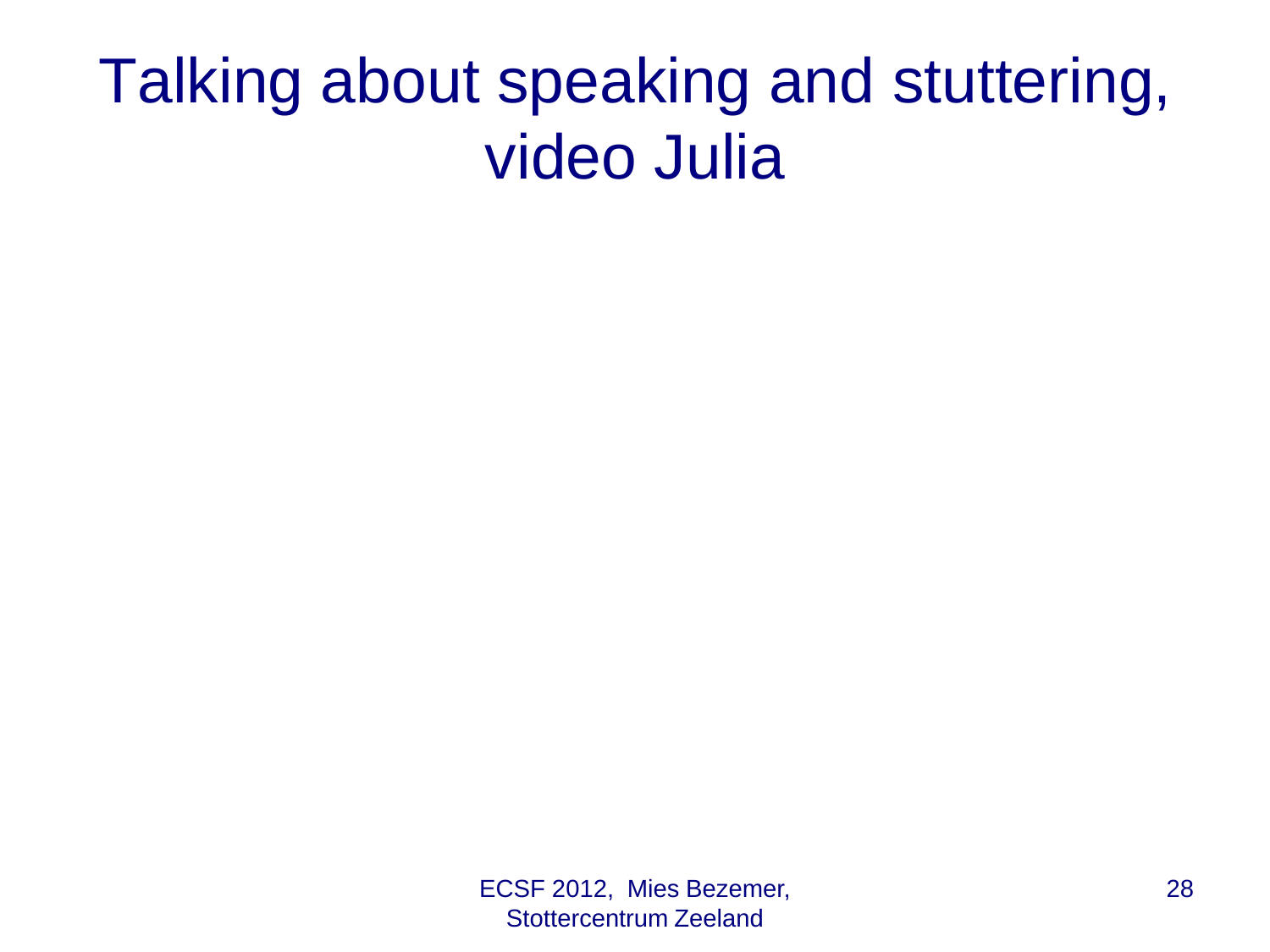Cognitions and emotions. doll's of the same height as the child give more recognition of the beginning emotions: sorrow, anger, fear,joy,(shyness)

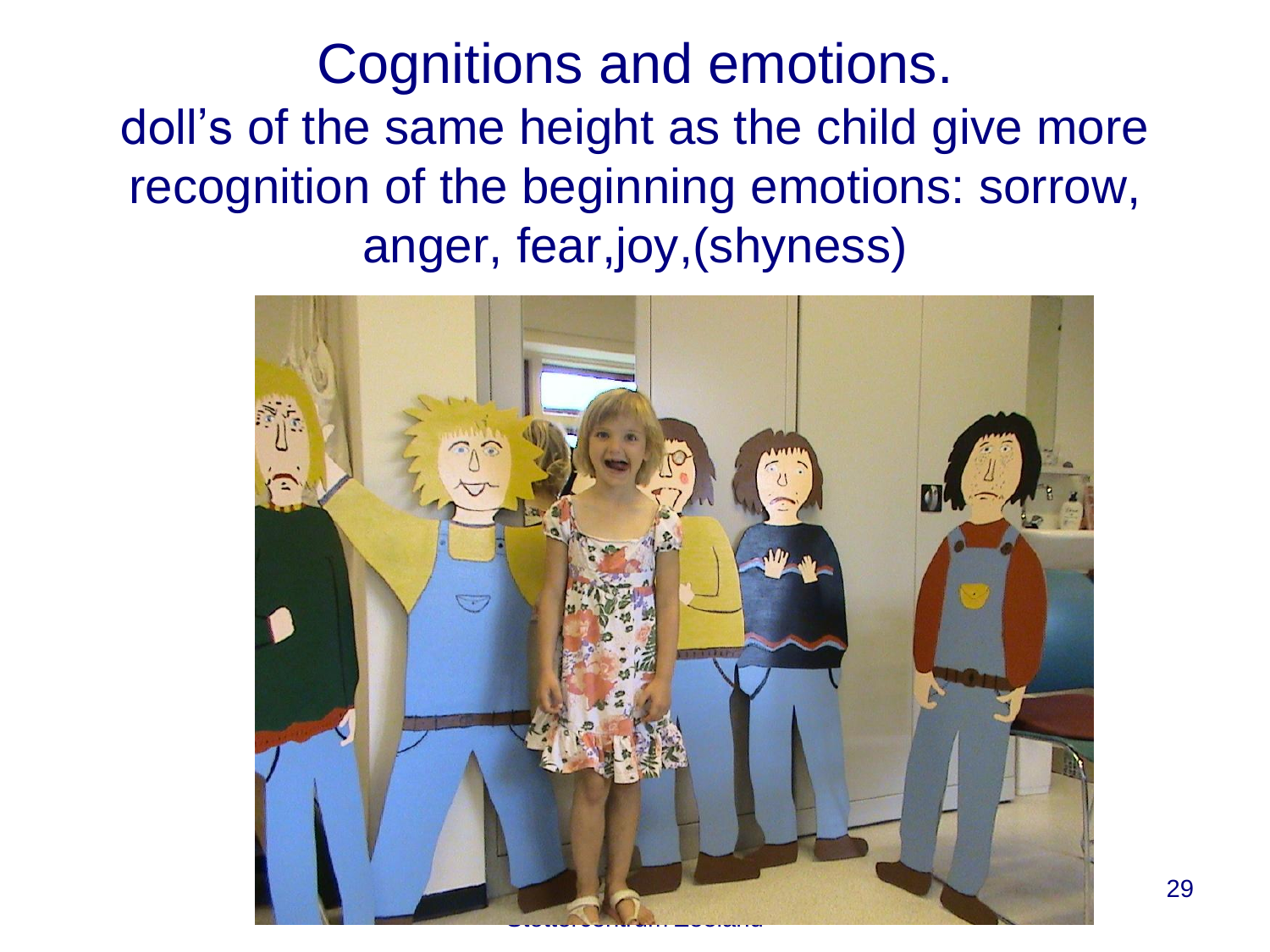## Benefits of learning to talk about cognitions and emotions (for all children! )

- More contacts, more initiative
- More curiousity, more interest  $\rightarrow$  more  $experiments \rightarrow more flexible in regulation$
- Better in using communicative functions of language, increase pragmatic skills
- Longer turns in conversation, better turn taking
- Decrease physical tension  $\rightarrow$  less struggle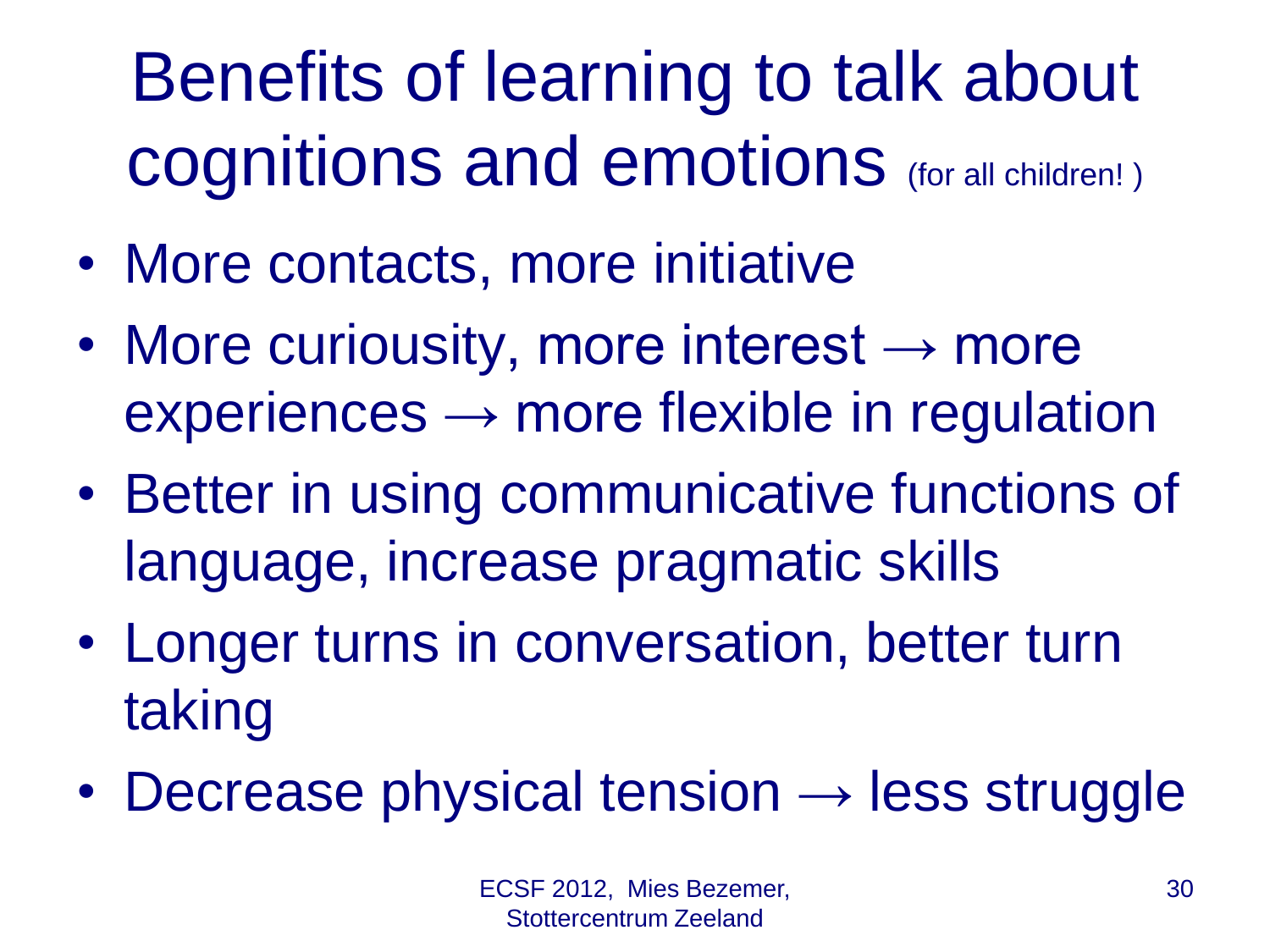## 'Making a mistake is not the end of the world'

Discussion:

When working with adults, clinicians have to pay much attention to teaching the client to allow himself to make mistakes. What about: adolescents? school age children? preschoolers?

When starts the learning process?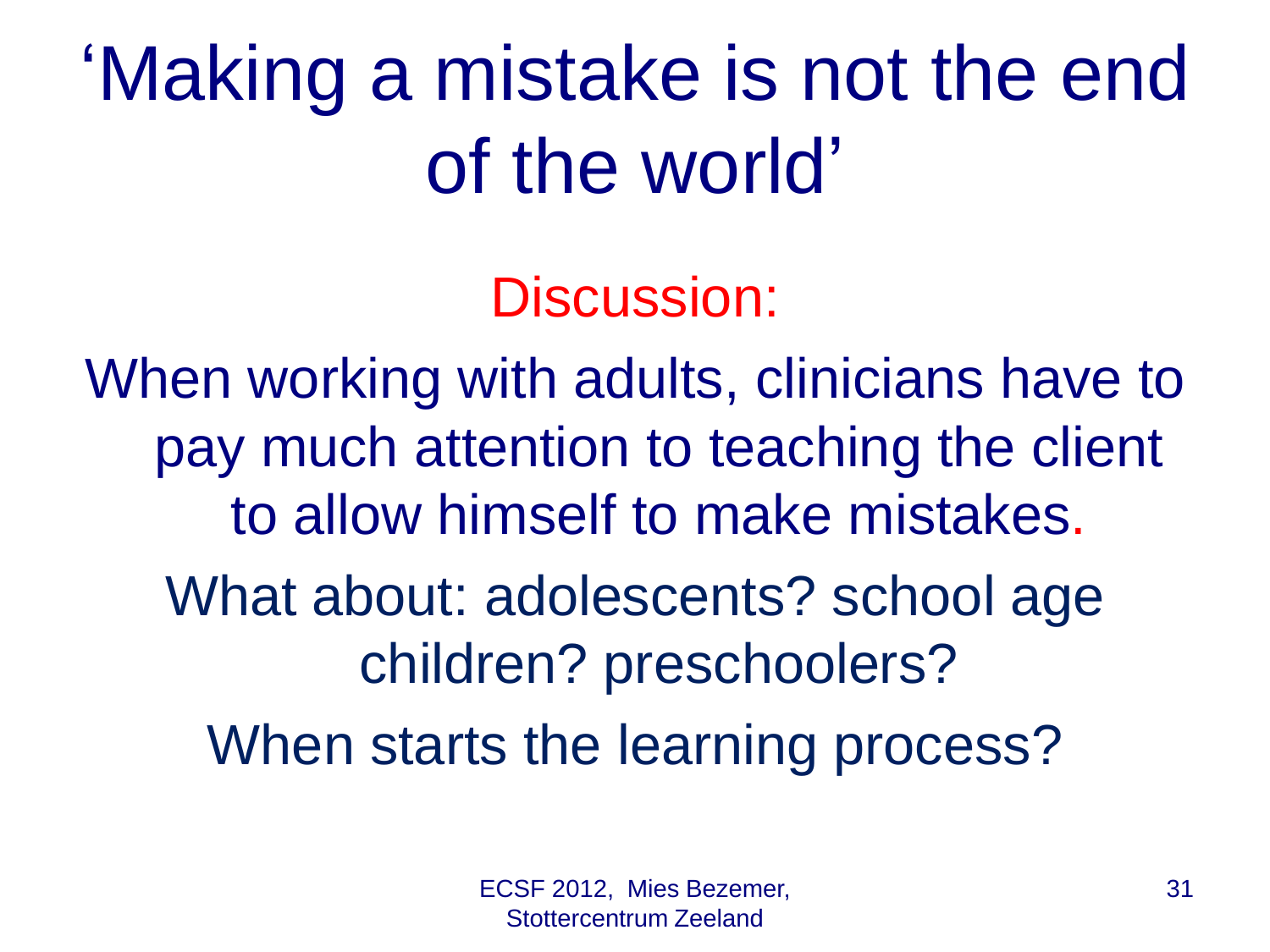### Making a mistake, Luca and Juweiria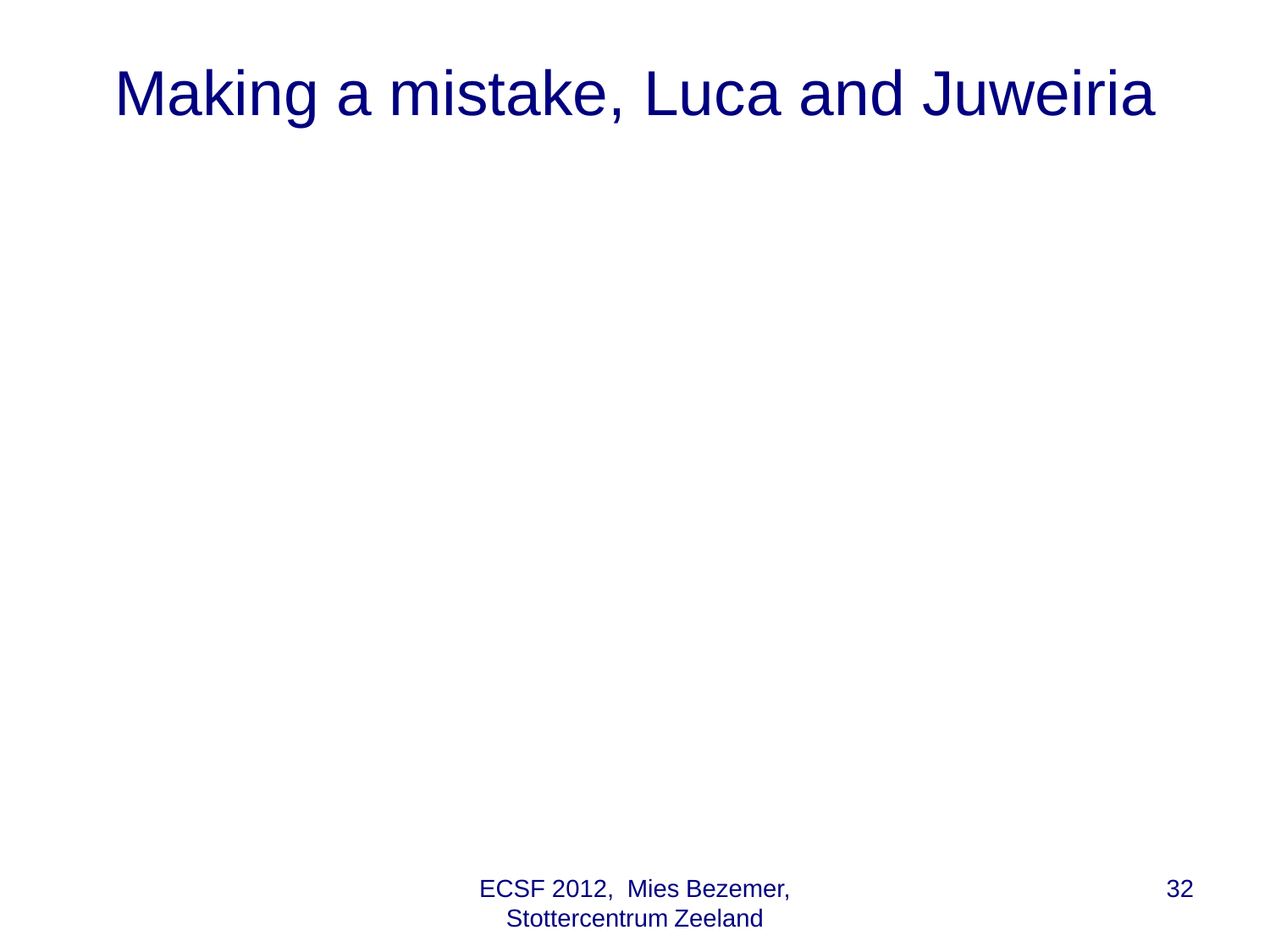Importance of verbalizing 'inner Speech' (Vygotsky, Meichenbaum)

- Inner speech activates and corrects one's own behaviour, gives possibility to selfinstruction
- Inner speech colours how someone perceives stimuli/ situations (for instance: 'I am a fool, I'll never succeed!')
- Use of verbalizing inner speech: strong aid in selfregulation capacities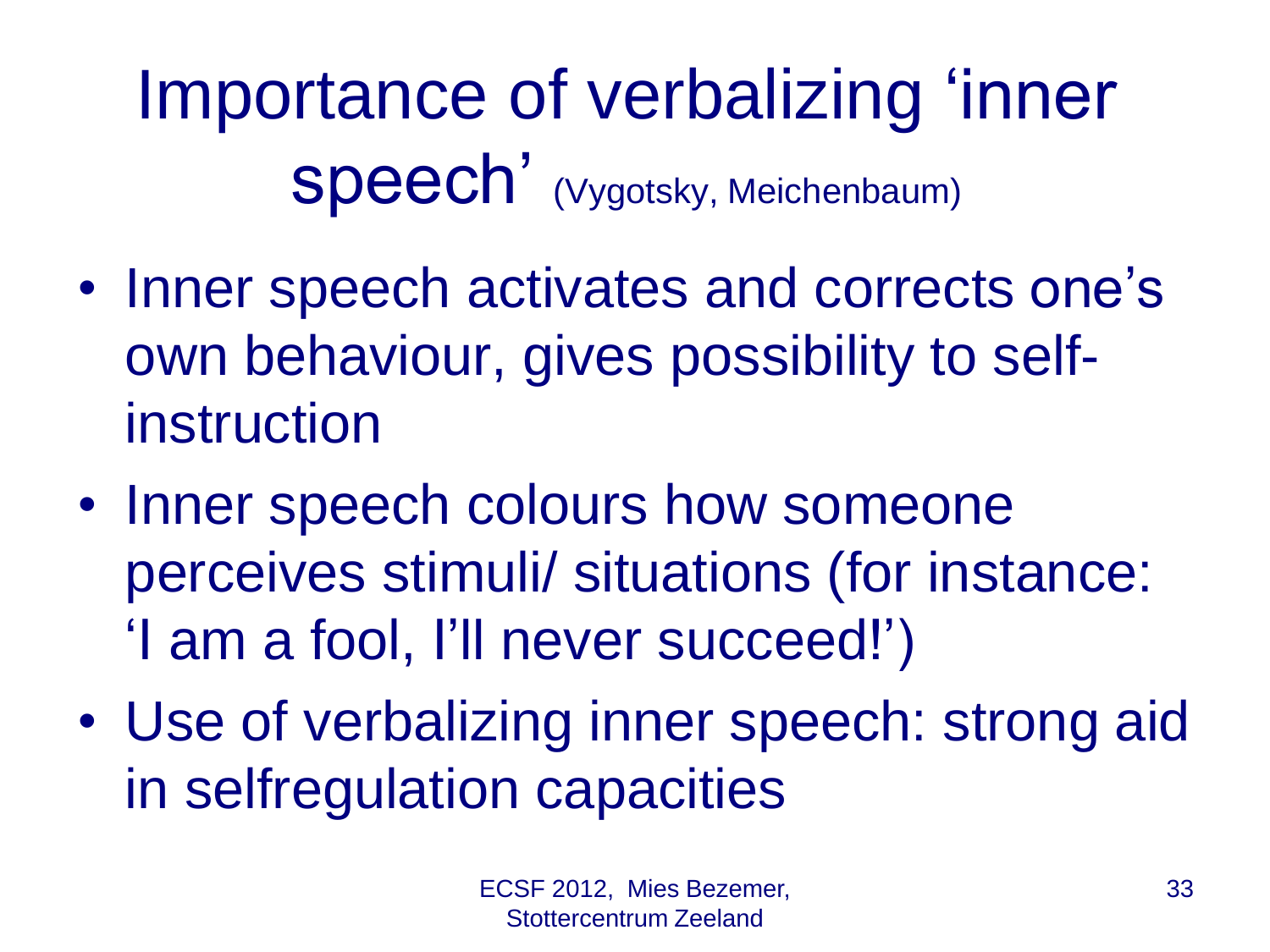Desensitizing to the moment of stuttering ('mistake')

- Indirect therapy was successful? Speaking is enjoyable.
- Talking about stuttering
- Listening to 'stutters'
- Gradually production of 'stutters'
- Daring to make 'stutters' is rewarding now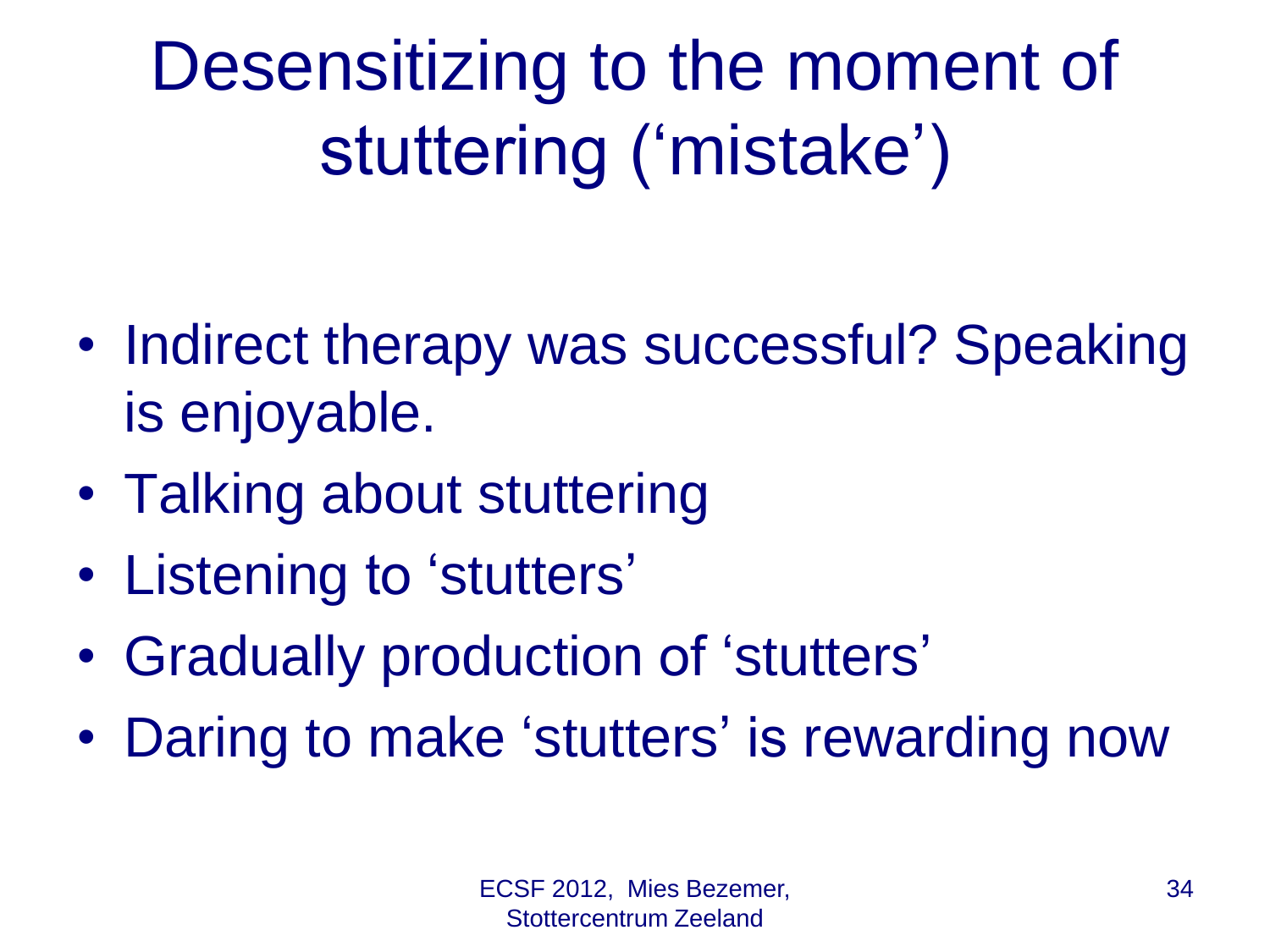### Desensitizing from the start? Fedde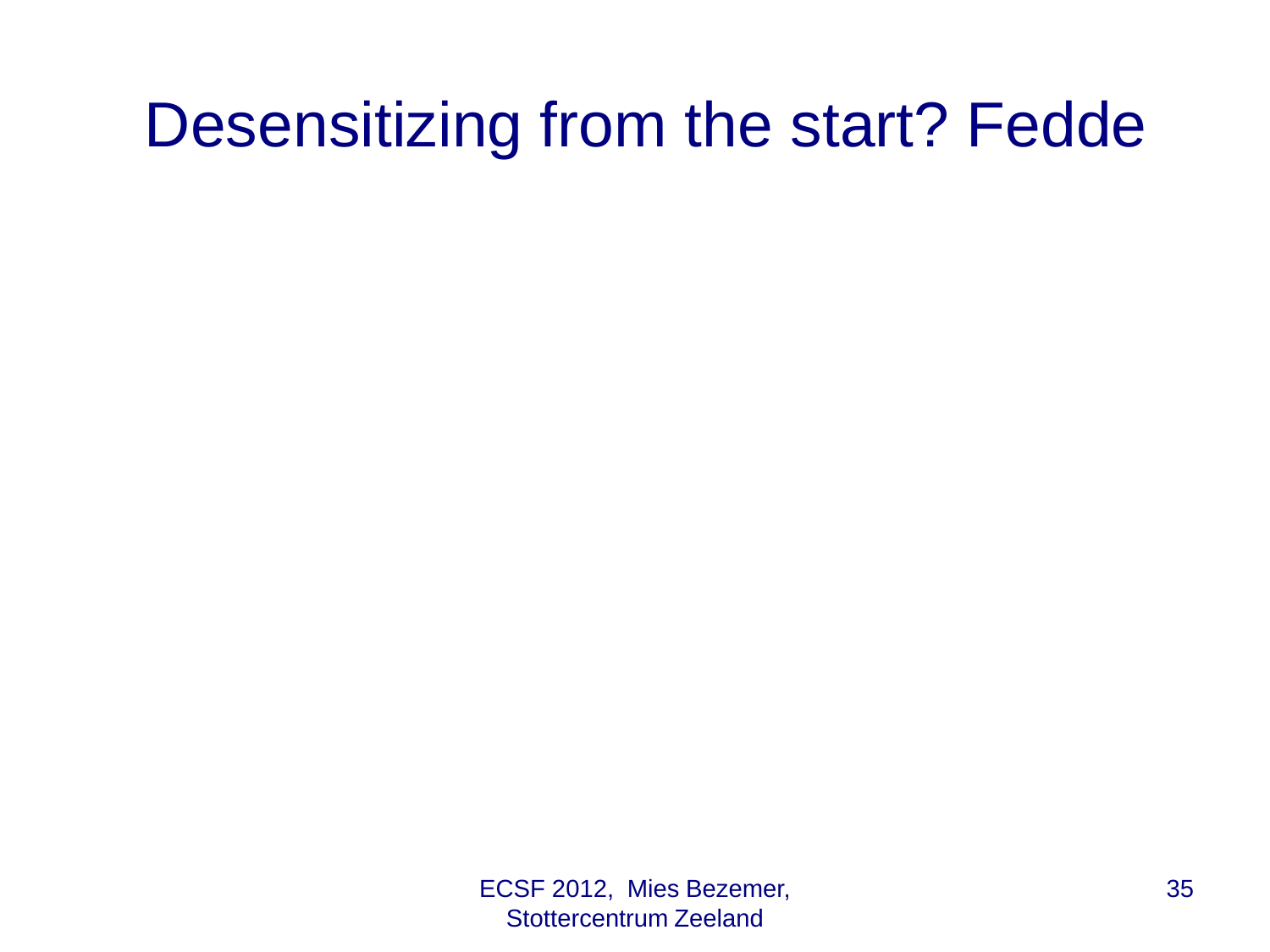## Desensitizing for the moment of stuttering

- Verbalize inner speech = cognitive support
- Gradually cognitive learning
- Transfer (modeling)
- Confronting daily
- Frustration tolerance ↑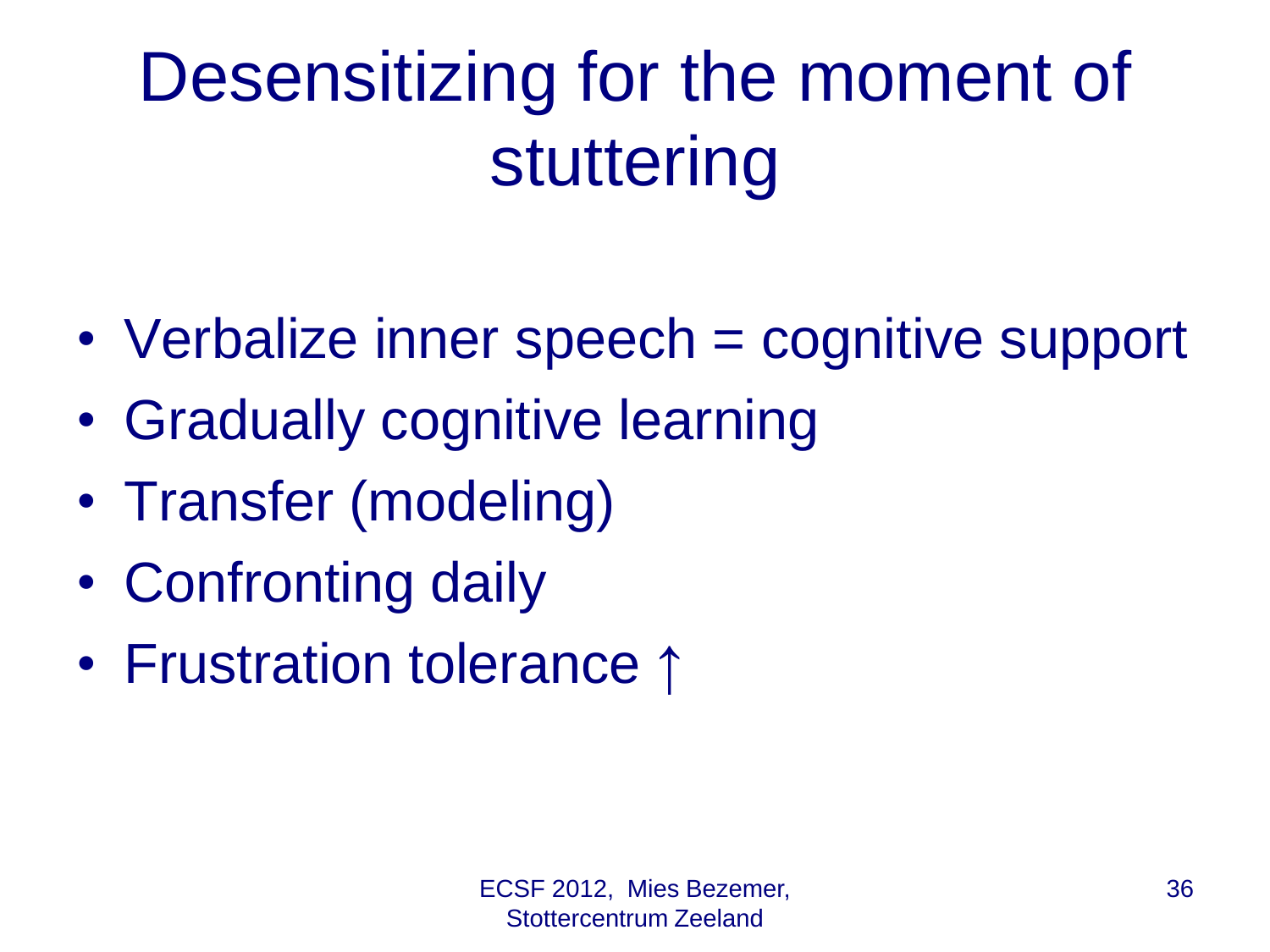## Video: desensitizing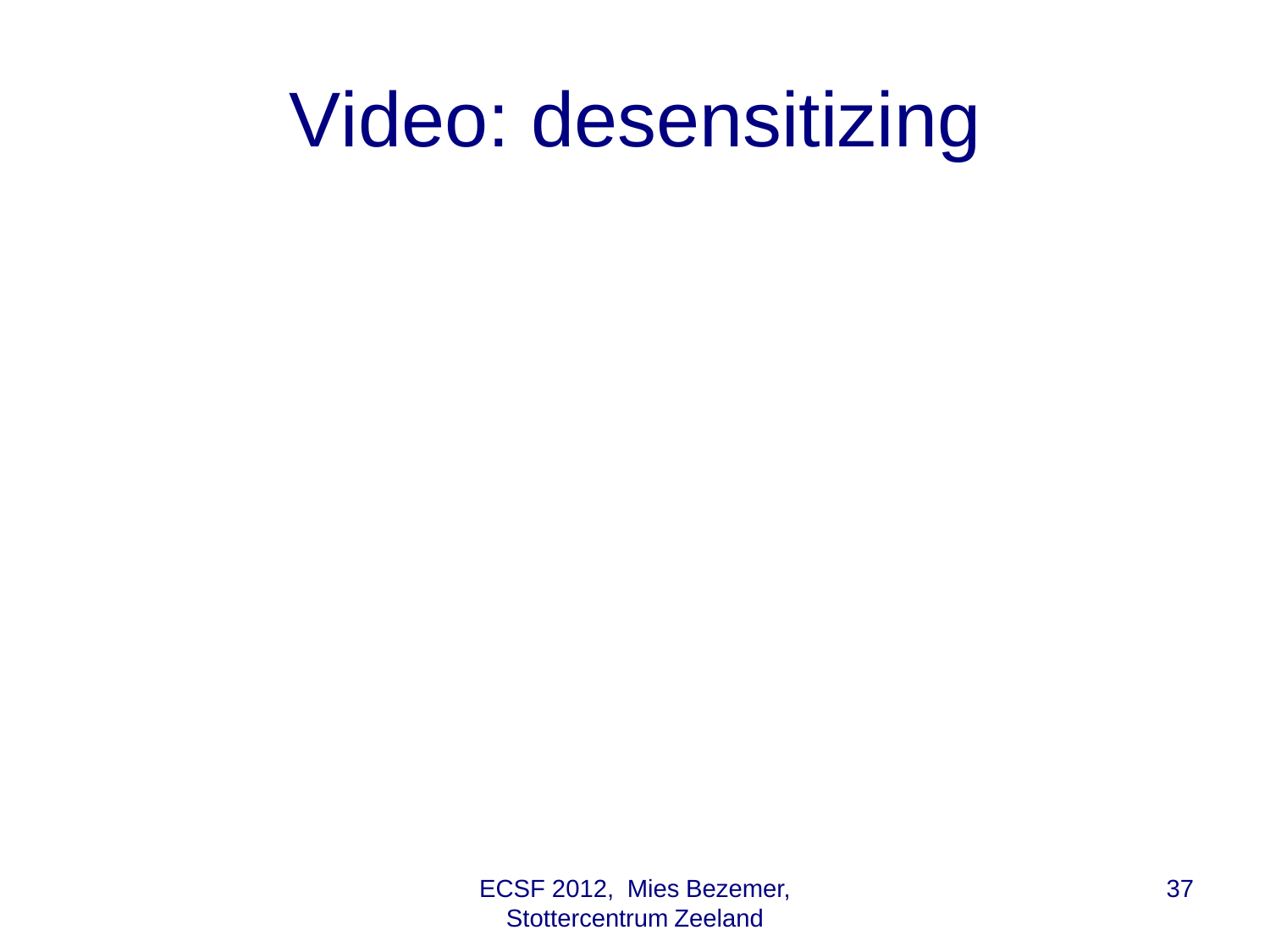## Turn taking, resisting time pressure, waiting

- Turntaking, from turns in a row to turns indifferently, short and long turns!
- Verbalize inner speech, change regulating behaviour, accompany turn taking cognitively
- Compare to other game-, daily life- and speech situations
- Bring in others (modeling, transfer)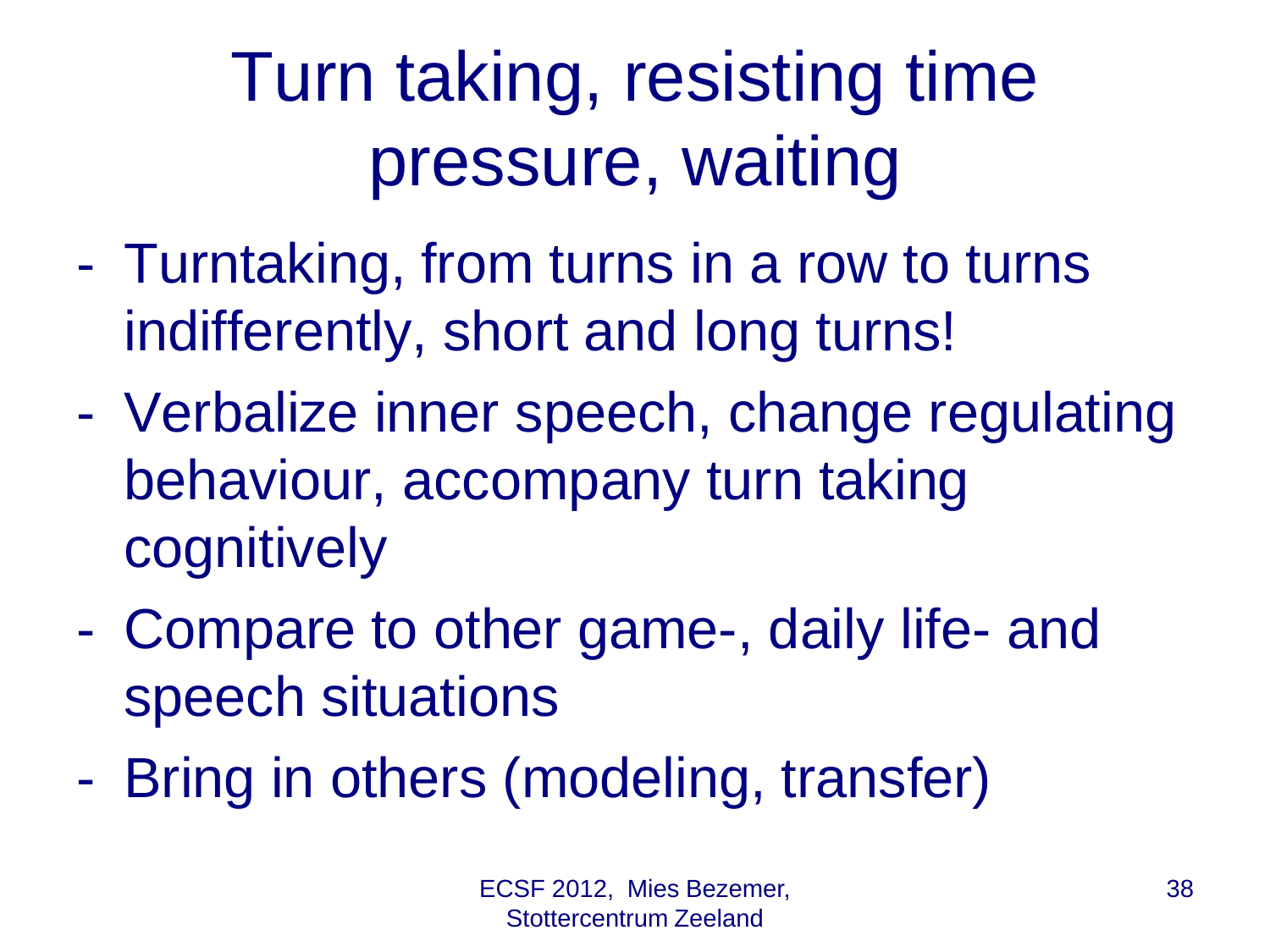### Talking-time or listening-time?

- Draw with the child several speech situations.
- Judge and discuss: suitable for talking?
- Introduce the 'talking light'/ 'traffic light'
- Possible regulation strategies/ problem solving
- Use a 'talking doll' as a model. 'Joost' is also stuttering.

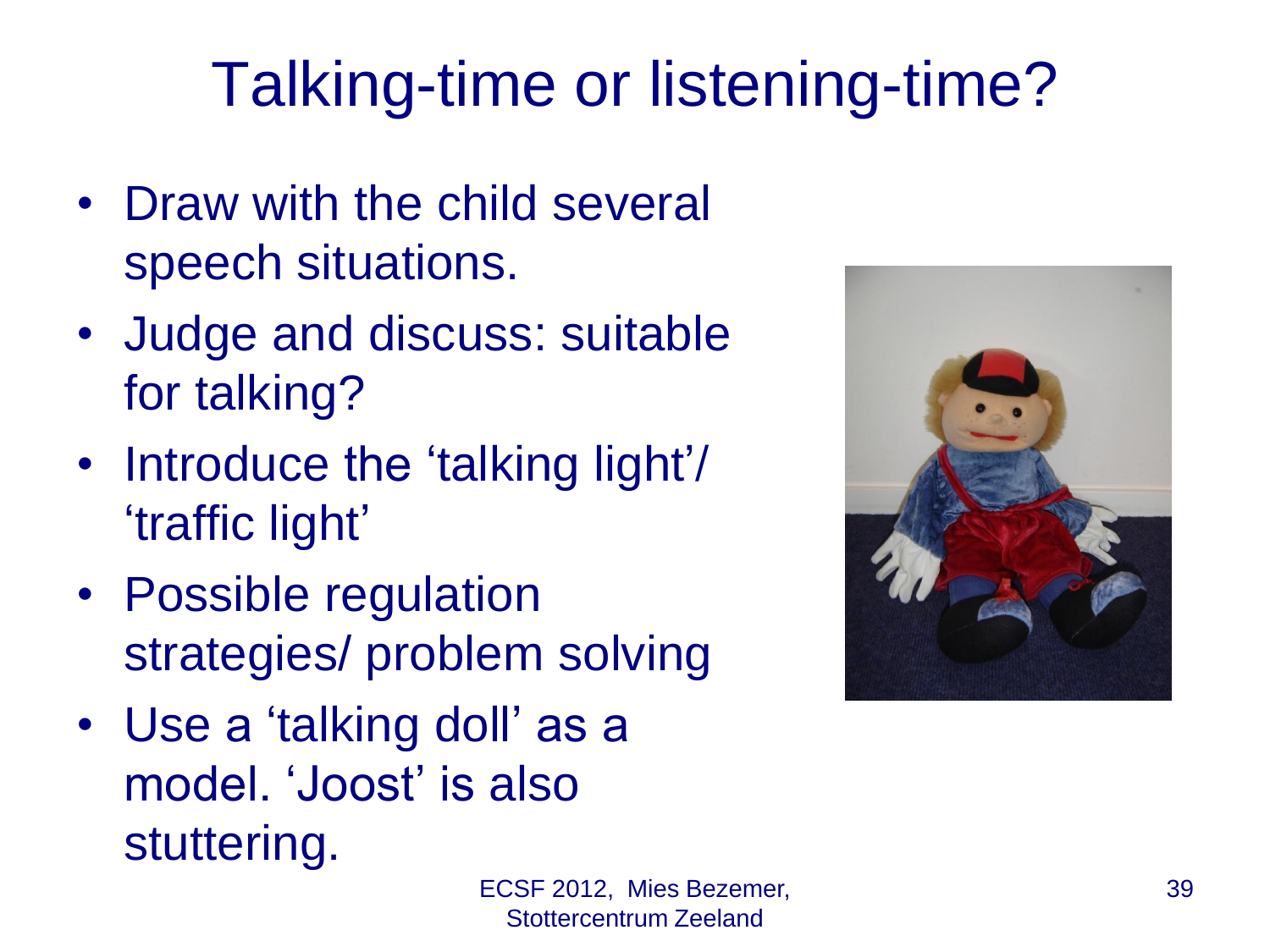## Traffic light/ talking light

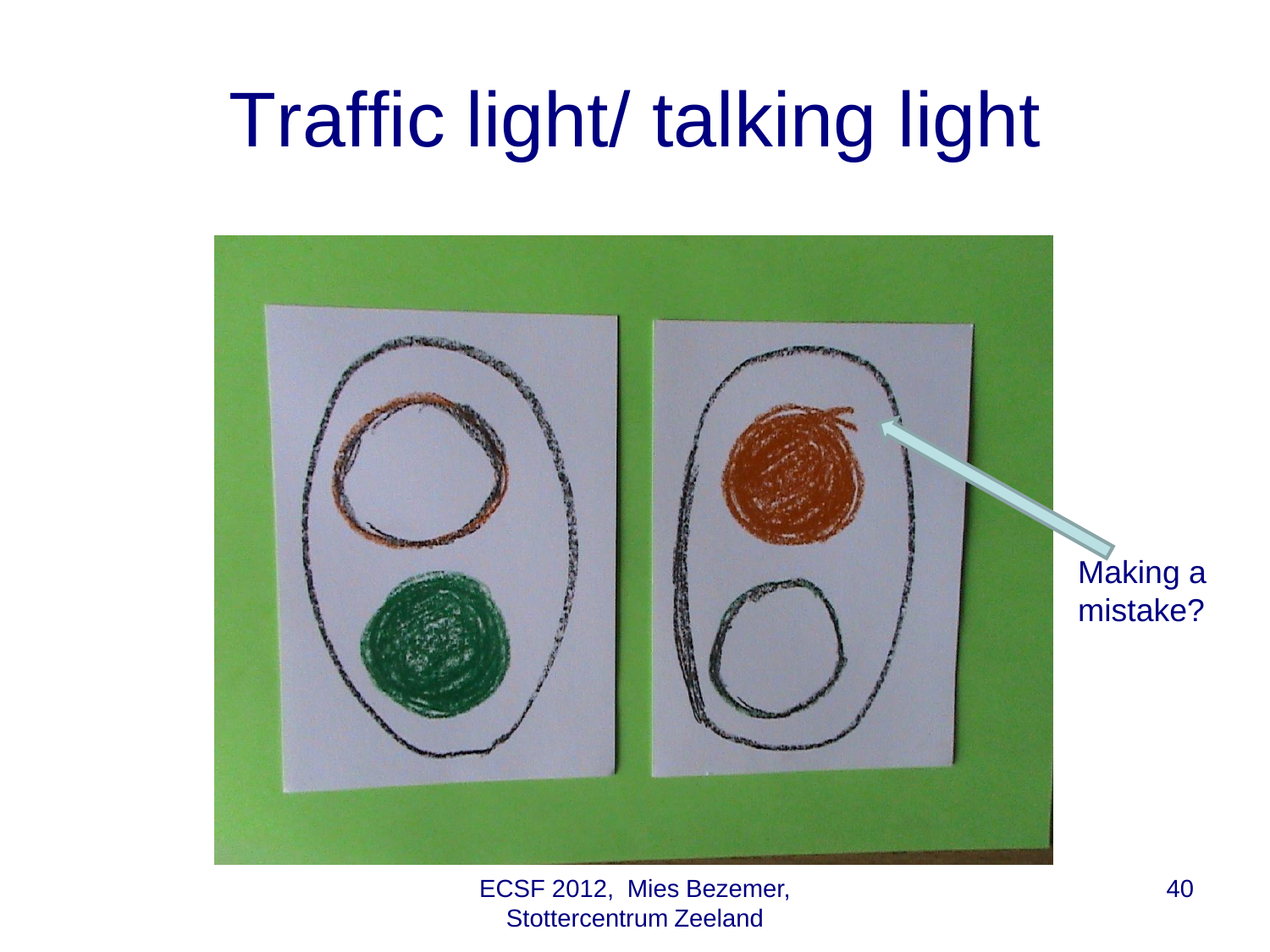## Problemsolving, e.g. making 'mistakes'

- Involve parents/ others (models!)
- Coach parents!
- Provoke a concrete situation or draw a remarkable situation
- Discuss what is going on, cognitions? emotions? consequences? (SORC)
- Cognitive infuence possible?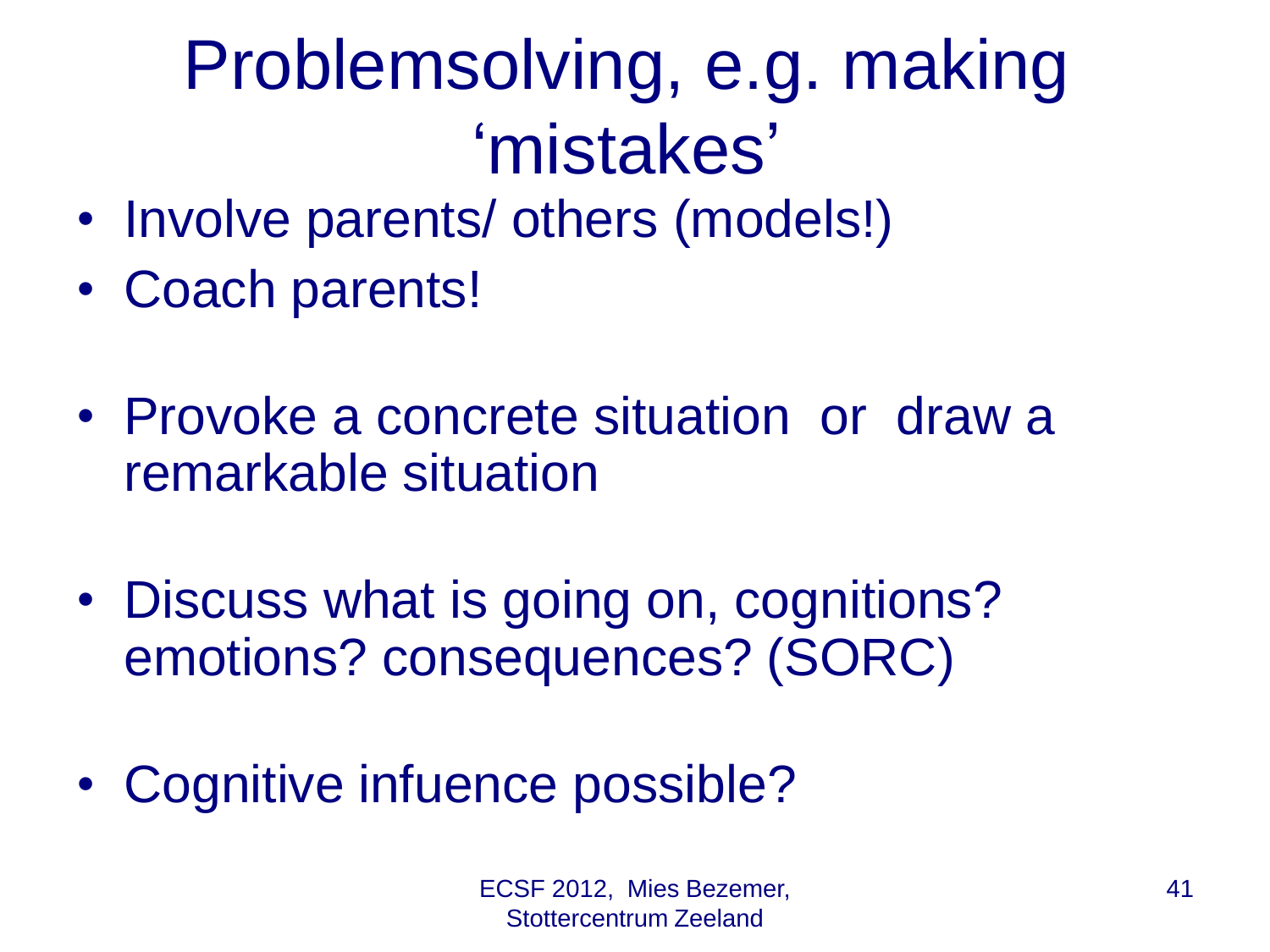- Invent several solutions, draw them
- Roleplay, experience a diversity of solutions
- Judge the alternative solutions, choose some
- And what does 'Kiko' think about this? (independant judgement)
- Discuss and/ or experience frustration tolerance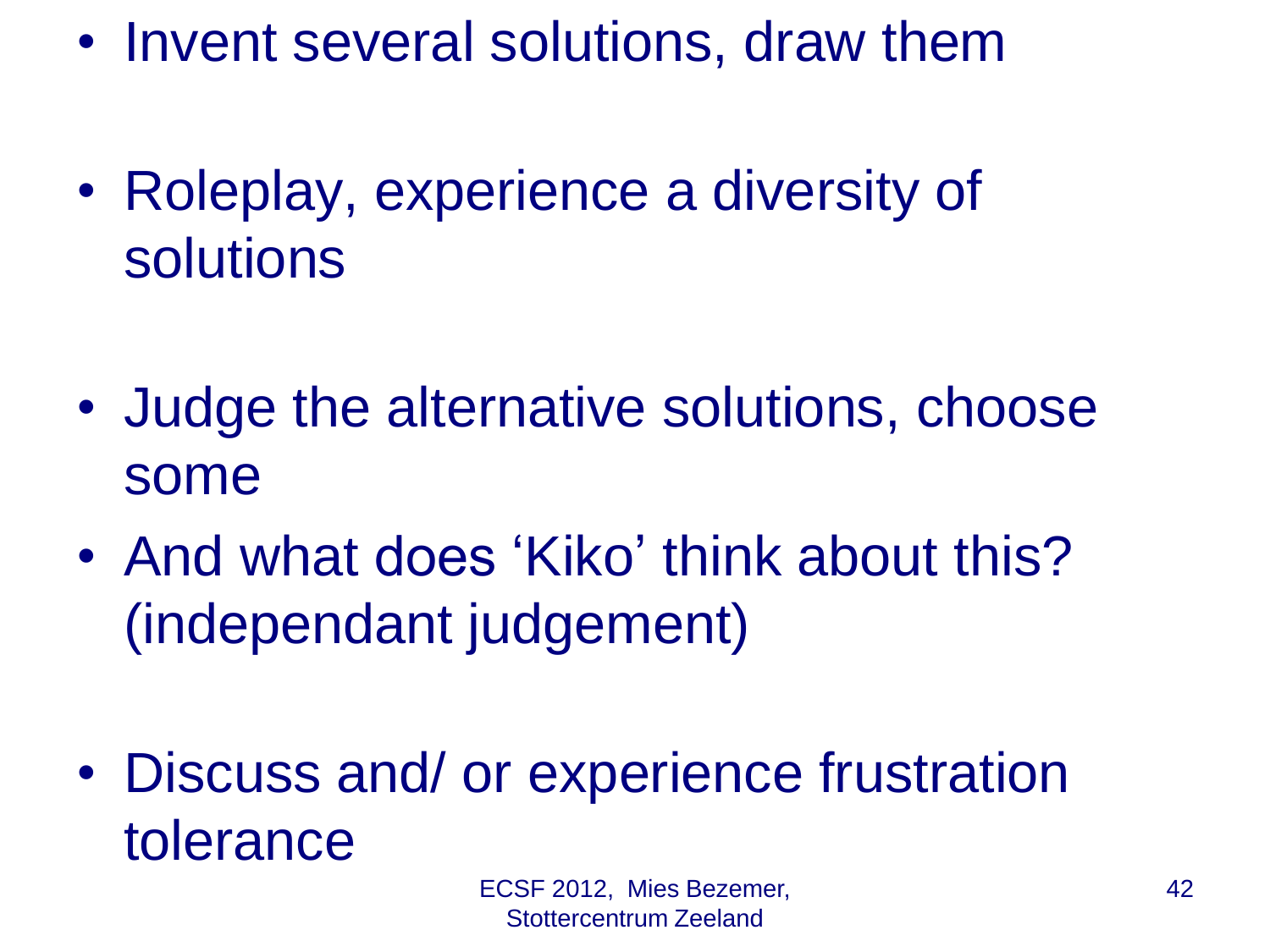#### Problemsolving, consider several solutions

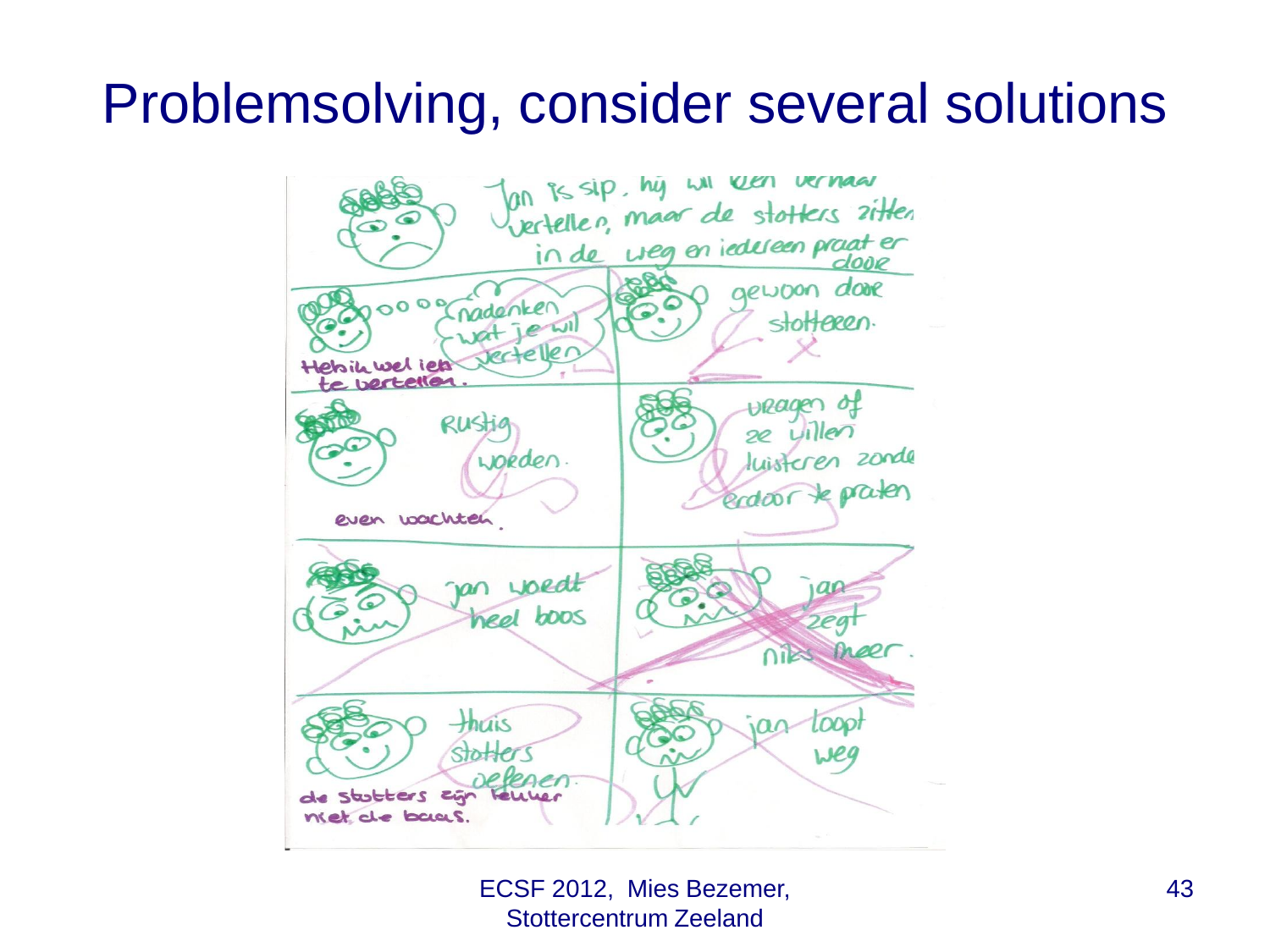# Role play several solutions, Luca in group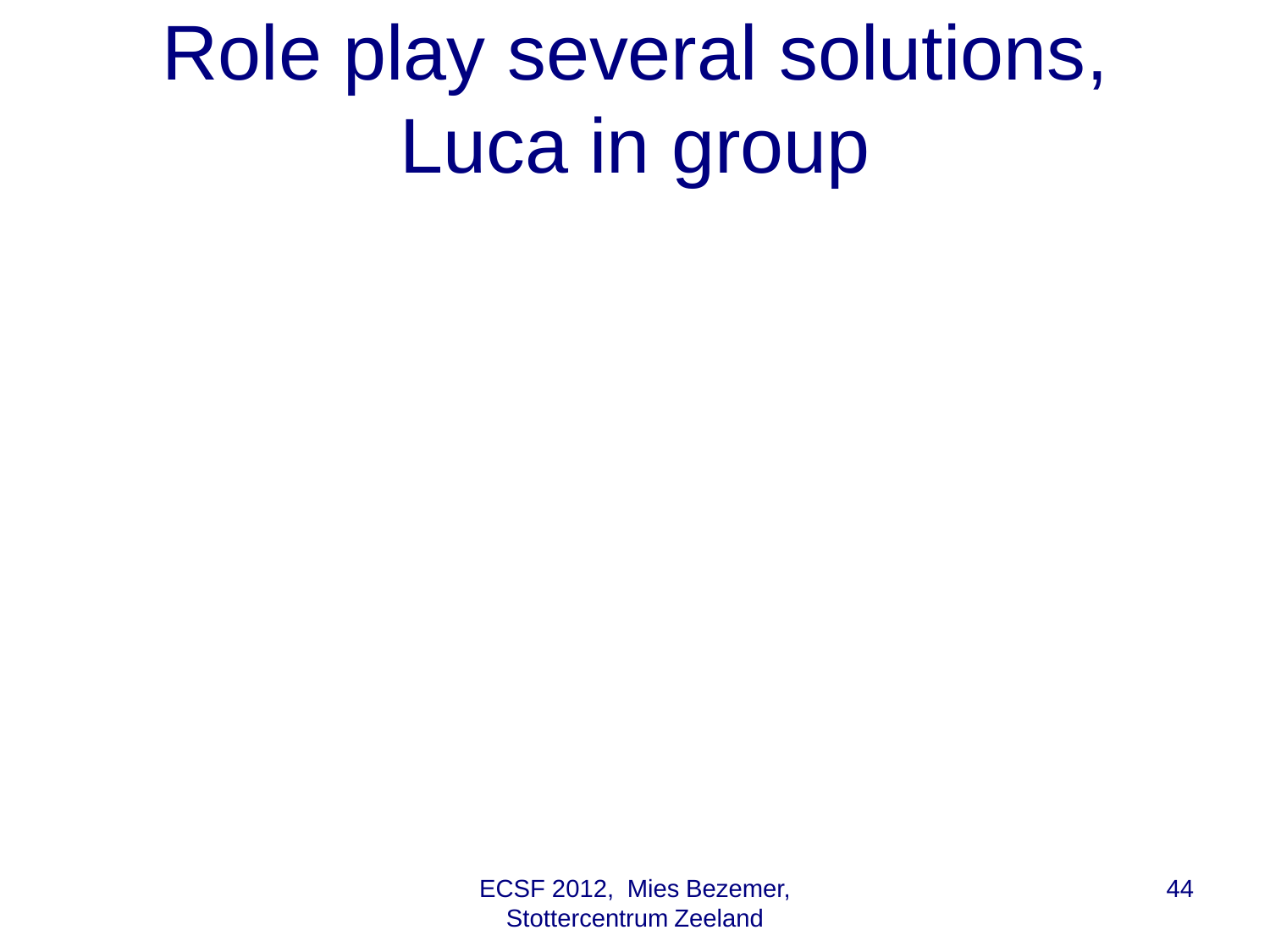### Hats facilitate to put oneself in someone's place during role playing

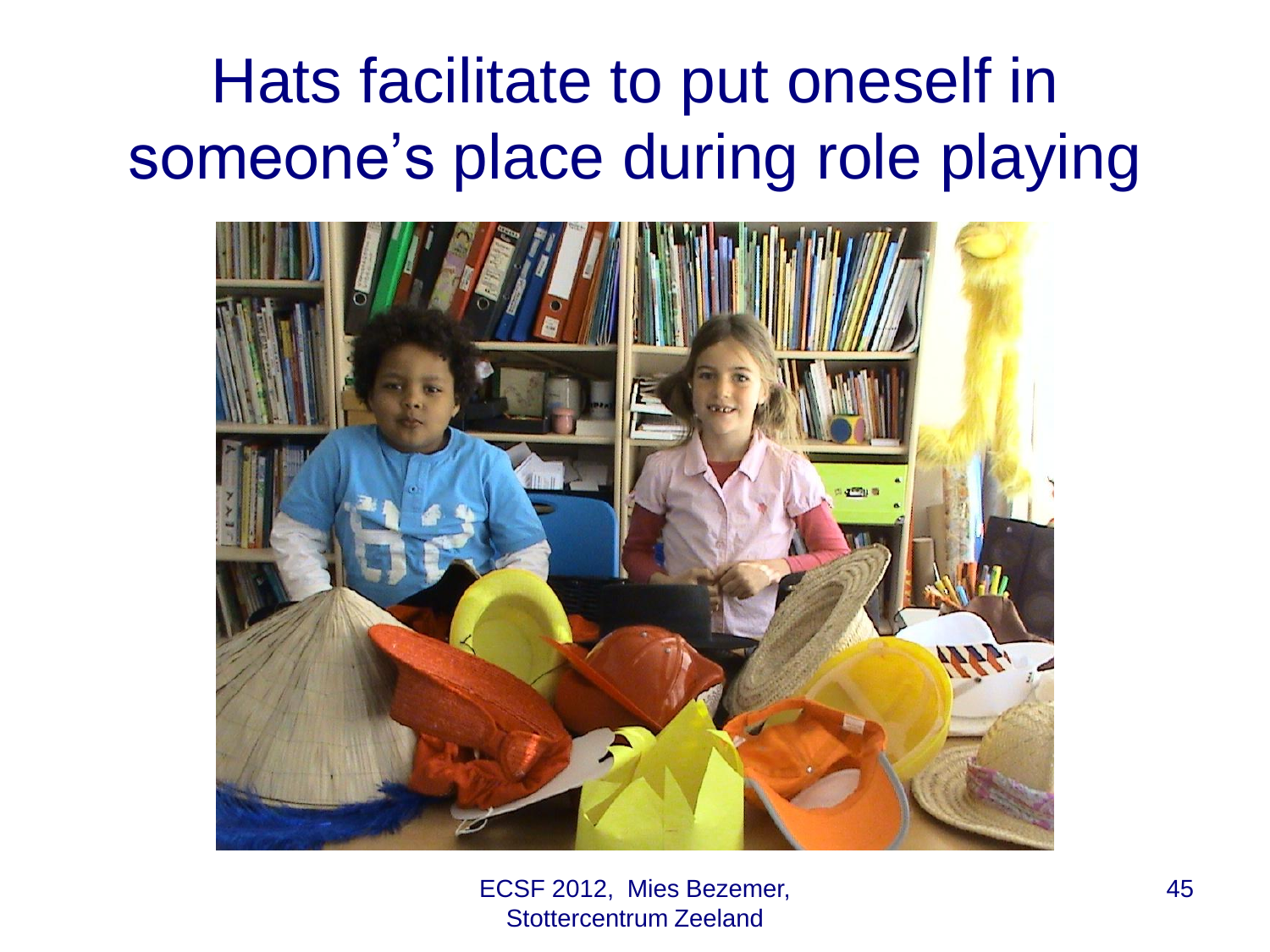# Effects of desensitizing and cognitive training

- Speaking situations evoke less stress/  $anx$ improved self confidence
- Child doesn't need secondary behaviour anymore
- Improved self regulation: cognitively, emotionally, socially, verbal motoric
- Safe foundation to start verbal motoric interventions if necessary
- Secondary prevention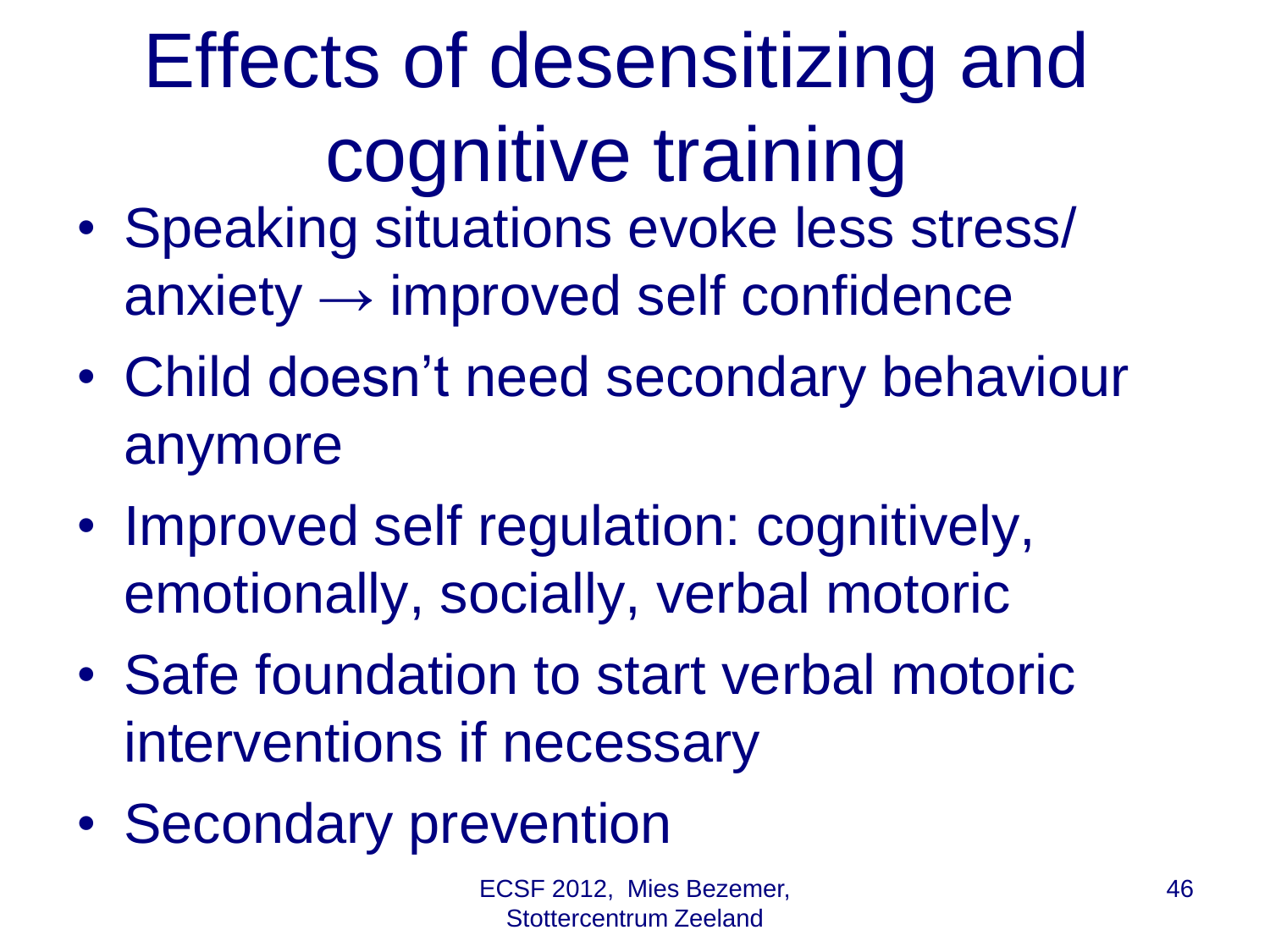### Video Luca and Juweiria: daring to stutter / stuttering easier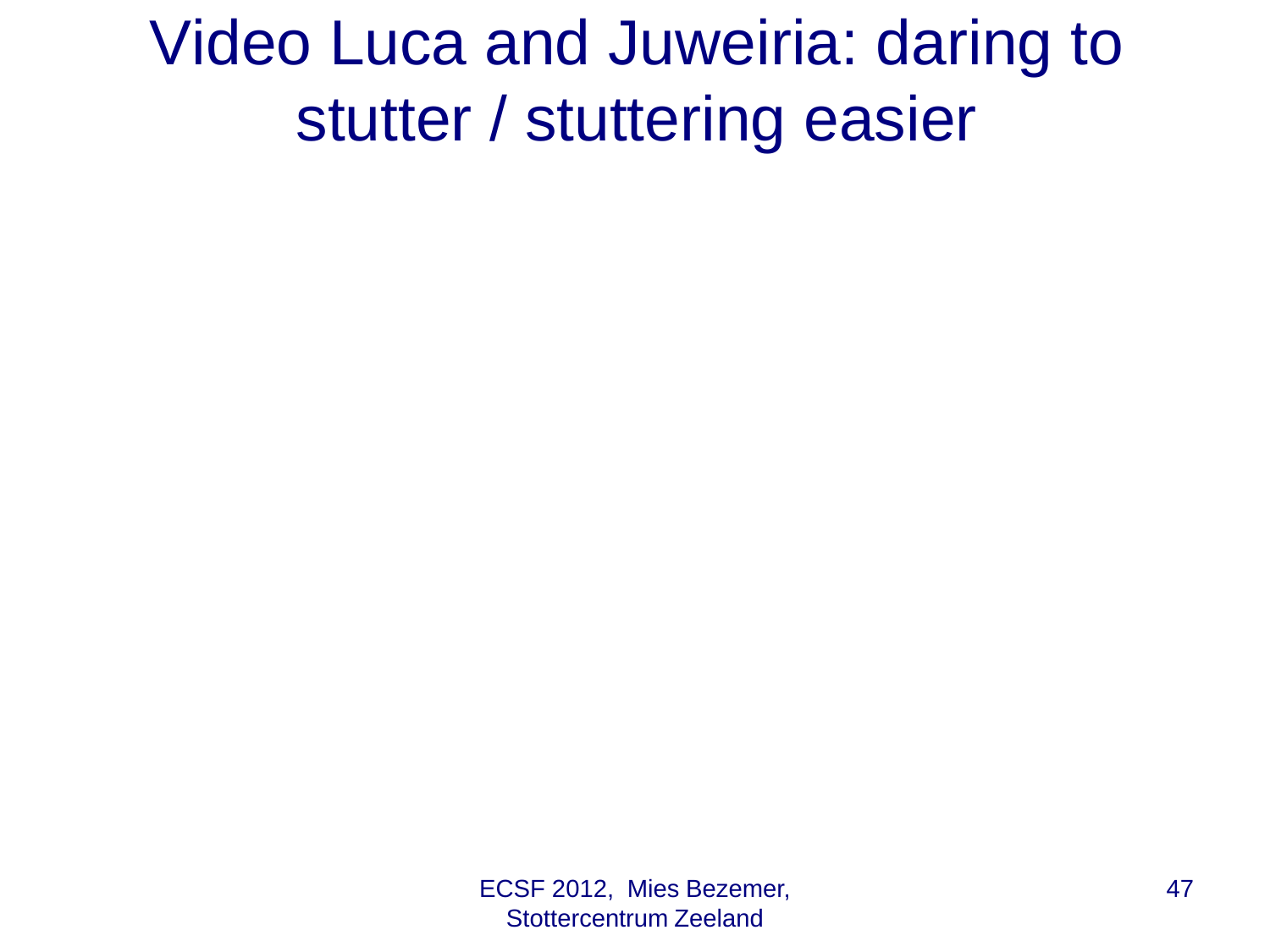# Long term benefits of direct approaches

Conclusions from practical based evidence:

- Striking change of struggle and avoidance behaviours
- Improving amount of speaking
- Talking with the child about stuttering much easier for the parents/ caretakers
- Safer base for verbal motoric intervention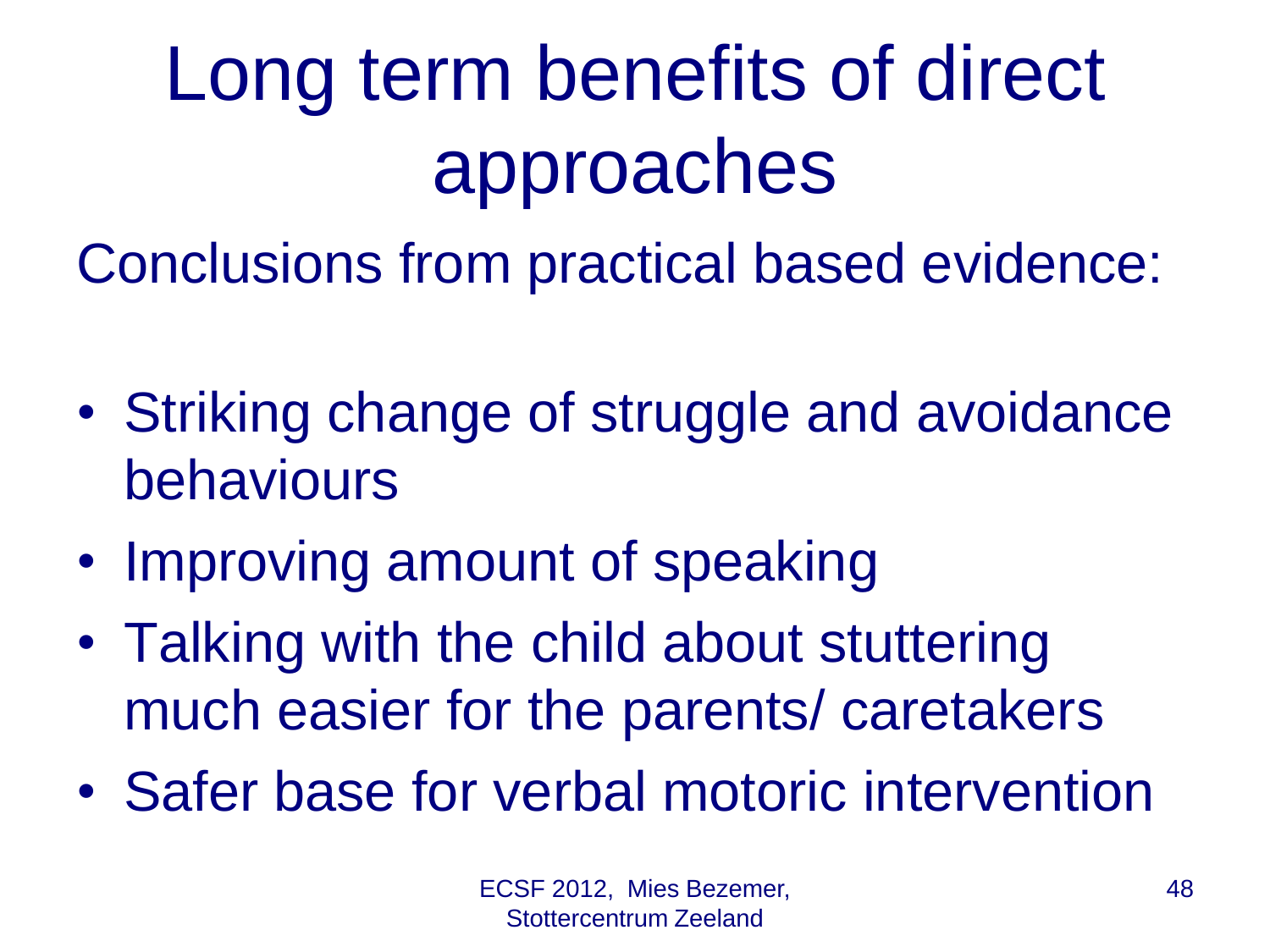# Long term benefits of direct approaches

- Relapse: stuttering is open to discussion
- Parents less sensitive about the stuttering, no taboo
- Stuttering problem can better be analyzed
- Improved regulations, future therapy strategies can be continued on a higher level of childs development
- Probably less stuttering problems in future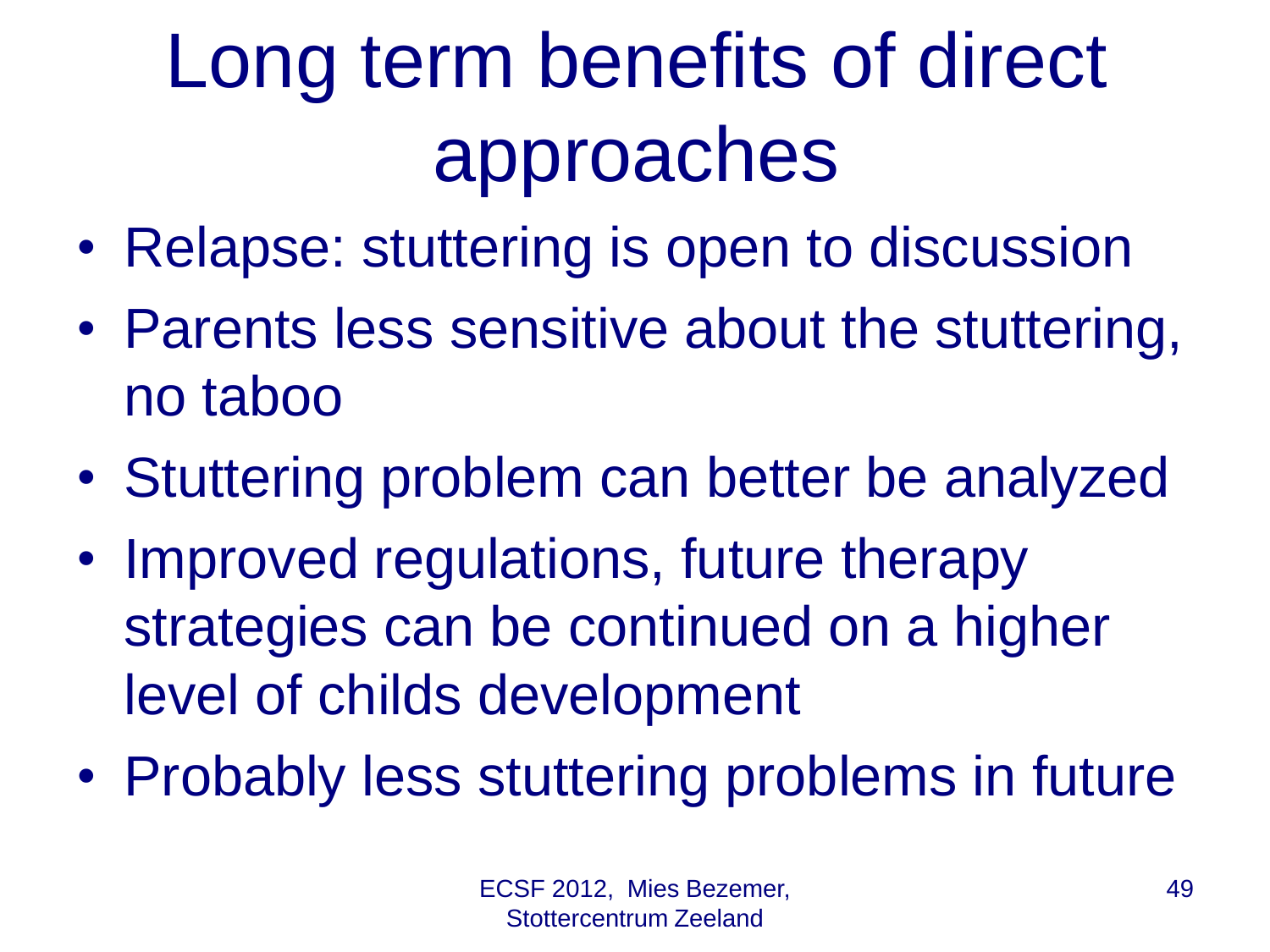Decrease sensitivity to the stuttering event:

- Increases self confidence
- Increases problemsolving
- Promotes enjoyment of speaking
- Breaks the link between 'stuttering' and being 'out of control'

#### **Conclusion: surface fluency at cost of avoidance is no control at all!**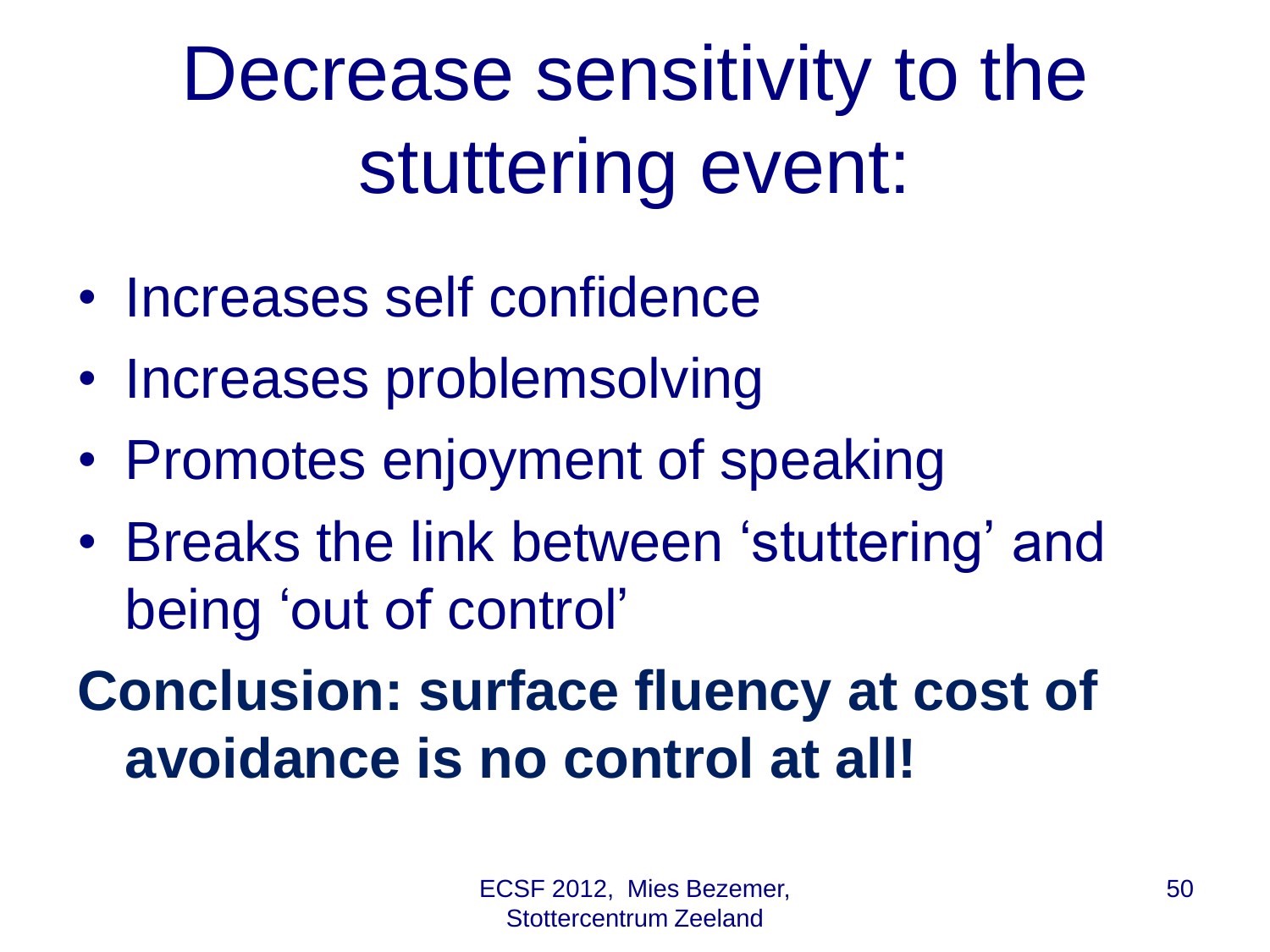#### Long term benefit of early direct intervention, **Luca**